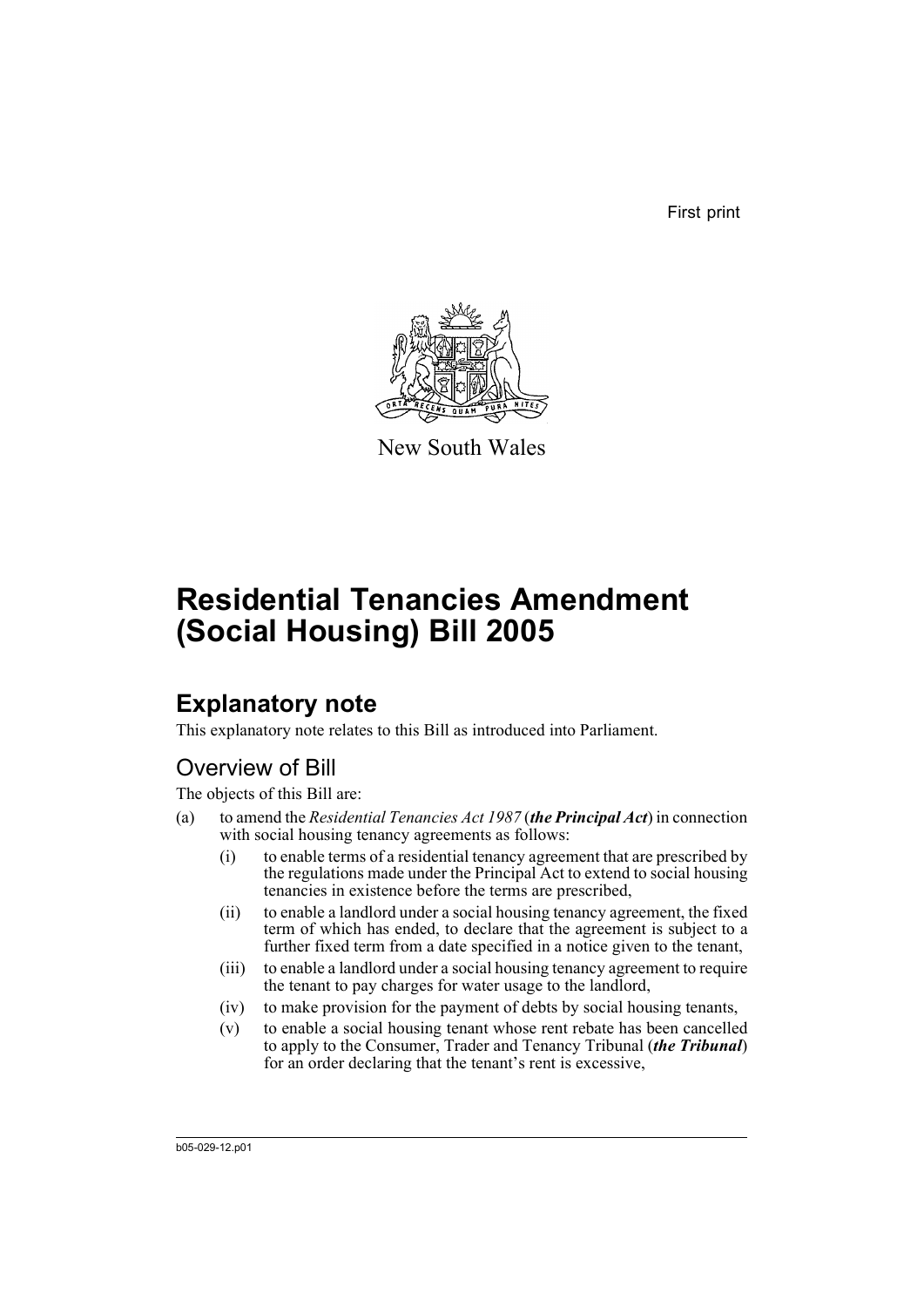Explanatory note

- (vi) to enable a social housing tenancy agreement to be terminated if the landlord determines that the tenant is no longer eligible to reside in such premises,
- (vii) to enable a social housing tenancy agreement to be terminated after the landlord offers the tenant a new tenancy agreement in respect of alternative social housing premises,
- (viii) to remove an exemption applying to housing let by the New South Wales Land and Housing Corporation or the Aboriginal Housing Office from a requirement for advance notice to be given of rent increases,
- (ix) to enable rent payable under a fixed term social housing tenancy agreement to be increased during the currency of the fixed term, and
- (b) to amend the *Aboriginal Housing Act 1998* and the *Housing Act 2001* to insert objects into those Acts aimed at ensuring the public housing system is focused on housing people who are most in need and that the available supply of housing is shared equitably among those people, and
- (c) to exempt social housing tenancy agreements from a requirement under the *Real Property Act 1900* for leases of more than 3 years duration to be executed in the approved form under that Act.

### Outline of provisions

**Clause 1** sets out the name (also called the short title) of the proposed Act.

**Clause 2** provides for the commencement of the proposed Act (except for Schedule 2.4) on a day or days to be appointed by proclamation. It provides for the commencement of Schedule 2.4 on the date of assent to the proposed Act. (See explanation of effect of Schedule 2.4 below.)

**Clause 3** is a formal provision that gives effect to the amendments to the *Residential Tenancies Act 1987* set out in Schedule 1.

**Clause 4** is a formal provision that gives effect to the amendments to the Acts set out in Schedule 2.

### **Schedule 1 Amendment of Residential Tenancies Act 1987**

**Schedule 1 [1]** inserts a new definition of *social housing tenancy agreement* into the Principal Act for the purposes of the proposed amendments to the Principal Act.

**Schedule 1 [2]** inserts proposed section 9A into the Principal Act, which enables terms of a residential tenancy agreement that are prescribed by the regulations made under the Principal Act to extend to social housing tenancies in existence before the terms are prescribed.

**Schedule 1 [3]** inserts proposed section 14A into the Principal Act, which enables a landlord under a social housing tenancy agreement, the fixed term of which has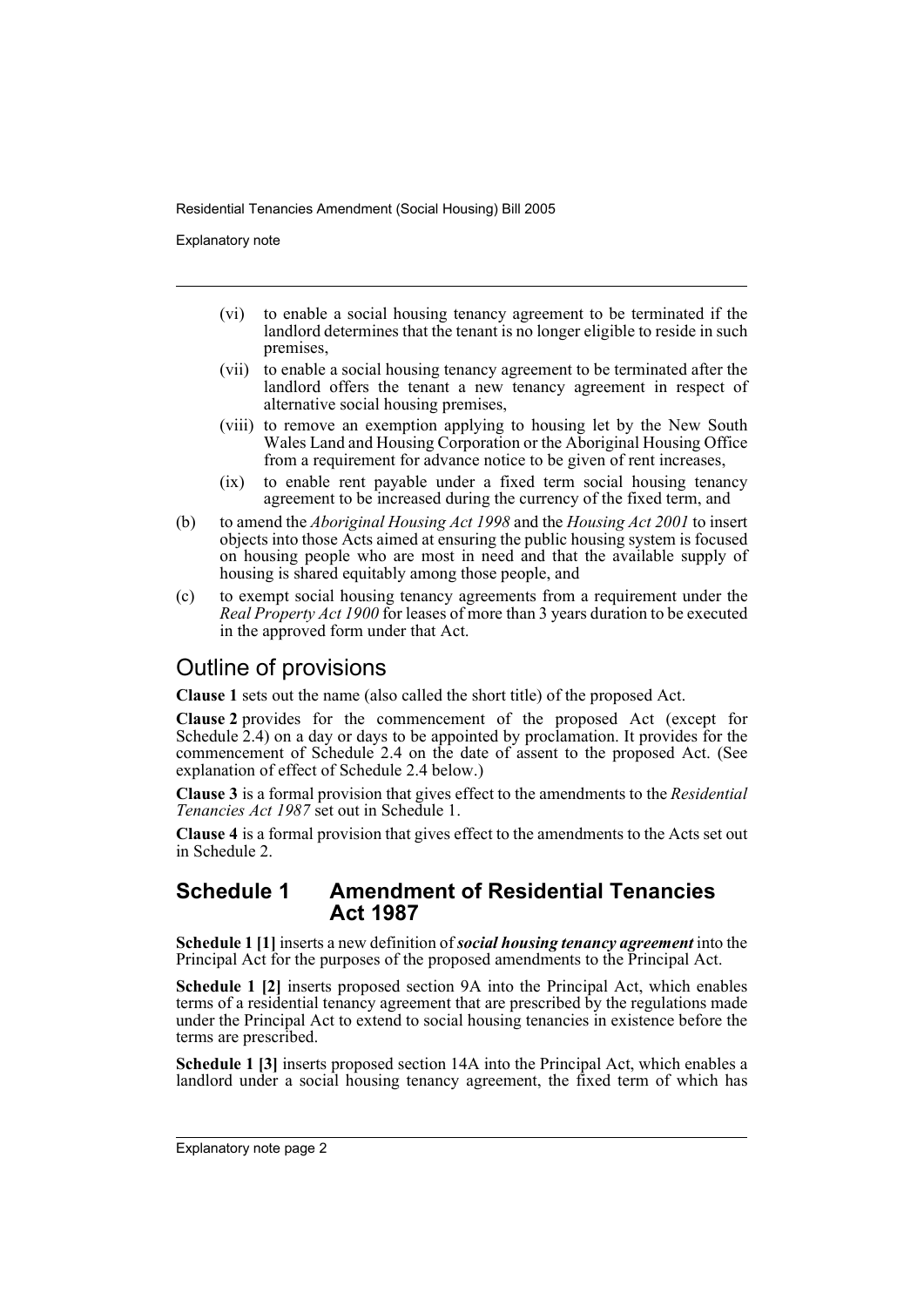Explanatory note

ended, to declare that the agreement is subject to a further fixed term from a date specified in a notice given to the tenant. The proposed section replaces an uncommenced provision in the *Residential Tenancies Amendment (Public Housing) Act 2004*, which is in almost identical terms to the proposed section, but applies only to public housing tenancy agreements. (See **Schedule 2.4**.)

**Schedule 1 [5]** inserts proposed sections 19A and 19B into the Principal Act.

Proposed section 19A enables a landlord under a social housing tenancy agreement to require the tenant to pay to the landlord charges for water usage determined in accordance with guidelines approved by the Minister. Under proposed section 19A (2) those charges may be payable in advance, and may be determined by reference to actual or estimated usage, the income of the tenant or the rent payable for the premises occupied by the tenant.

Proposed section 19B makes provision for the payment of a debt incurred by a tenant to a landlord in connection with an existing social housing tenancy agreement or a prior tenancy agreement.

**Schedule 1 [4]** is consequential on the insertion of proposed section 19A.

**Schedule 1 [7]** inserts proposed section 47A into the Principal Act, which enables a tenant under a social housing tenancy agreement whose rent rebate has been cancelled to apply to the Tribunal for an order declaring that the tenant's rent is excessive. The amendments made by **Schedule 1 [6]** and **[8]–[11]** are consequential on this amendment.

**Schedule 1 [12]** inserts a new Division 2A into Part 5 of the Principal Act, which contains provisions relating to the termination of social housing tenancy agreements on two new grounds. The two new grounds, set out in proposed sections 63B and 63F, are as follows:

- (a) that the landlord has determined, as a result of an eligibility assessment, that the tenant is not eligible to reside in the class of social housing premises to which the agreement applies,
- (b) that the landlord has offered to enter into a new tenancy agreement with the tenant in respect of alternative premises to those currently occupied by the tenant.

Proposed sections 63C, 63D and 63E make further provision in relation to giving notice of termination on the ground that the landlord has determined that the tenant is not eligible to reside in the class of social housing premises to which the agreement applies. Proposed section 63C provides for the assessment of the eligibility of the tenant to reside in the class of social housing premises concerned. Proposed section 63D provides for the tenant to be given reasons for the decision to give the notice of termination and a right to a review of the decision before the landlord gives that notice. Proposed section 63E sets out various time periods that must be observed in giving the notice of termination.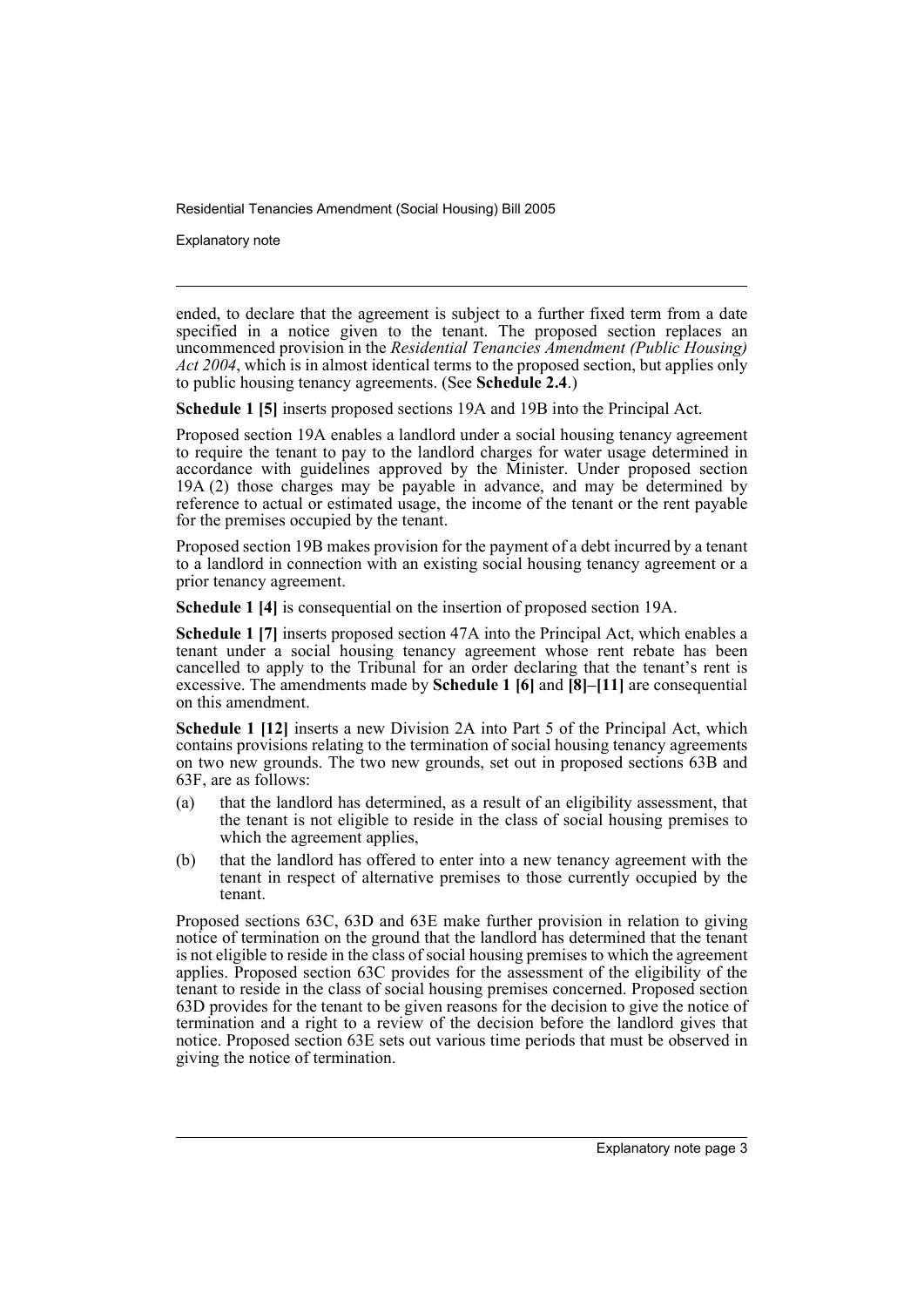Explanatory note

Proposed sections 63G and 63H make further provision relating to giving notice of termination on the ground that the landlord has offered to enter into a new tenancy agreement with the tenant in respect of alternative premises to those currently occupied by the tenant. Proposed section 63G provides for the tenant to be given reasons for the decision to give the notice of termination and a right to a review of the decision before the landlord gives that notice. Proposed section 63H sets out various time periods that must be observed in giving the notice of termination. It also provides that the notice of termination is ineffective unless the alternative premises are available for occupation no later than 7 days before the day specified in the notice as the day on which the premises the subject of the existing agreement are to be vacated.

**Schedule 1 [13]** is a consequential amendment.

**Schedule 1 [14]** recasts the existing section 64 (2) of the Principal Act.

**Schedule 1 [15], [18] and [23]** make consequential amendments to sections 64 and 66 in relation to the termination of social housing tenancy agreements by the Tribunal following the giving of notices on the two new grounds referred to in proposed sections 63B and 63F. (See **Schedule 1 [12]**.)

**Schedule 1 [16] and [17]** are consequential amendments.

**Schedule 1 [19]–[22]** make amendments by way of statute law revision.

**Schedule 1 [24]** amends section 132 (1) of the Principal Act to remove an exemption applying to housing let by the New South Wales Land and Housing Corporation and the Aboriginal Housing Office from a requirement under section 45 of that Act for 60 days advance notice to be given of rent increases.

Section 45 (4) of the Principal Act currently provides that rent payable under a fixed term residential tenancy agreement is not to be increased during the currency of the fixed term unless the amount of the increase, or a method for calculating that amount, is set out in the agreement. **Schedule 1 [25]** amends section 132 of the Principal Act to exempt premises let under social housing tenancy agreements from this restriction.

**Schedule 1 [26]** amends clause 1 of Schedule 4 to the Principal Act to enable the Governor to make regulations of a savings or transitional nature consequent on the enactment of the proposed Act.

**Schedule 1 [27]** inserts a new Part in Schedule 4 to the Principal Act. It provides for the extension of proposed sections of the proposed Act to social housing tenancy agreements entered into before its commencement.

## **Schedule 2 Amendment of other Acts**

**Schedule 2.1** amends section 3 of the *Aboriginal Housing Act 1998* to provide that an object of that Act is to ensure that the available supply of housing under that Act is shared equitably among Aboriginal people and Torres Strait Islanders who are most in need.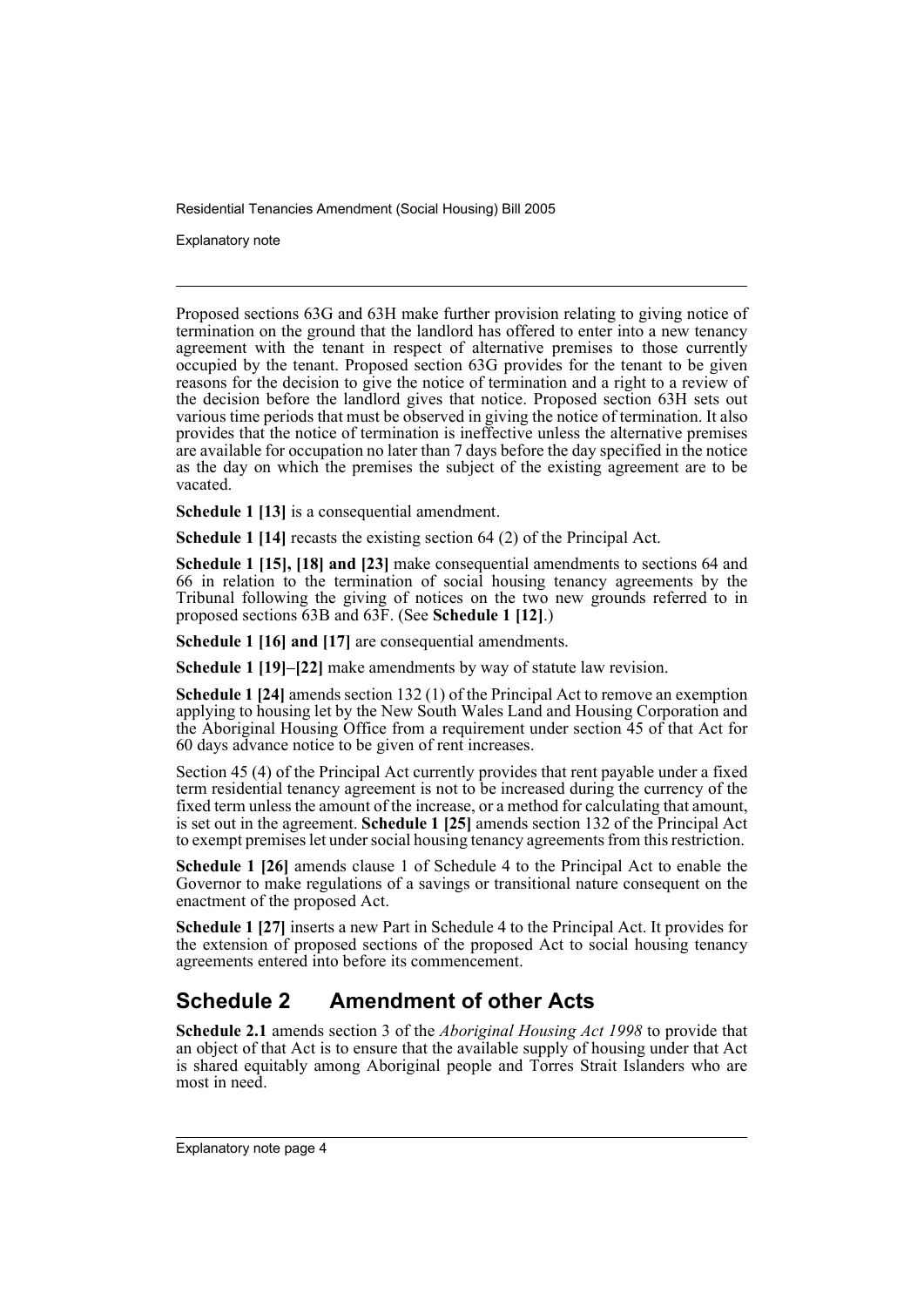Explanatory note

**Schedule 2.2** amends section 5 of the *Housing Act 2001* to provide for the inclusion of two further objects of that Act, namely:

- (a) to ensure that the public housing system focuses on housing people who are most in need, and
- (b) to ensure that the available supply of public housing is shared equitably among people who are most in need.

**Schedule 2.3** amends section 53 of the *Real Property Act 1900* to remove any requirement for a lease of land that is registered under that Act and the subject of a social housing tenancy agreement to be executed in the approved form under that Act.

**Schedule 2.4** omits an uncommenced provision of the *Residential Tenancies Amendment (Public Housing) Act 2004* as a consequence of its replacement by the amendment set out in **Schedule 1 [3]**.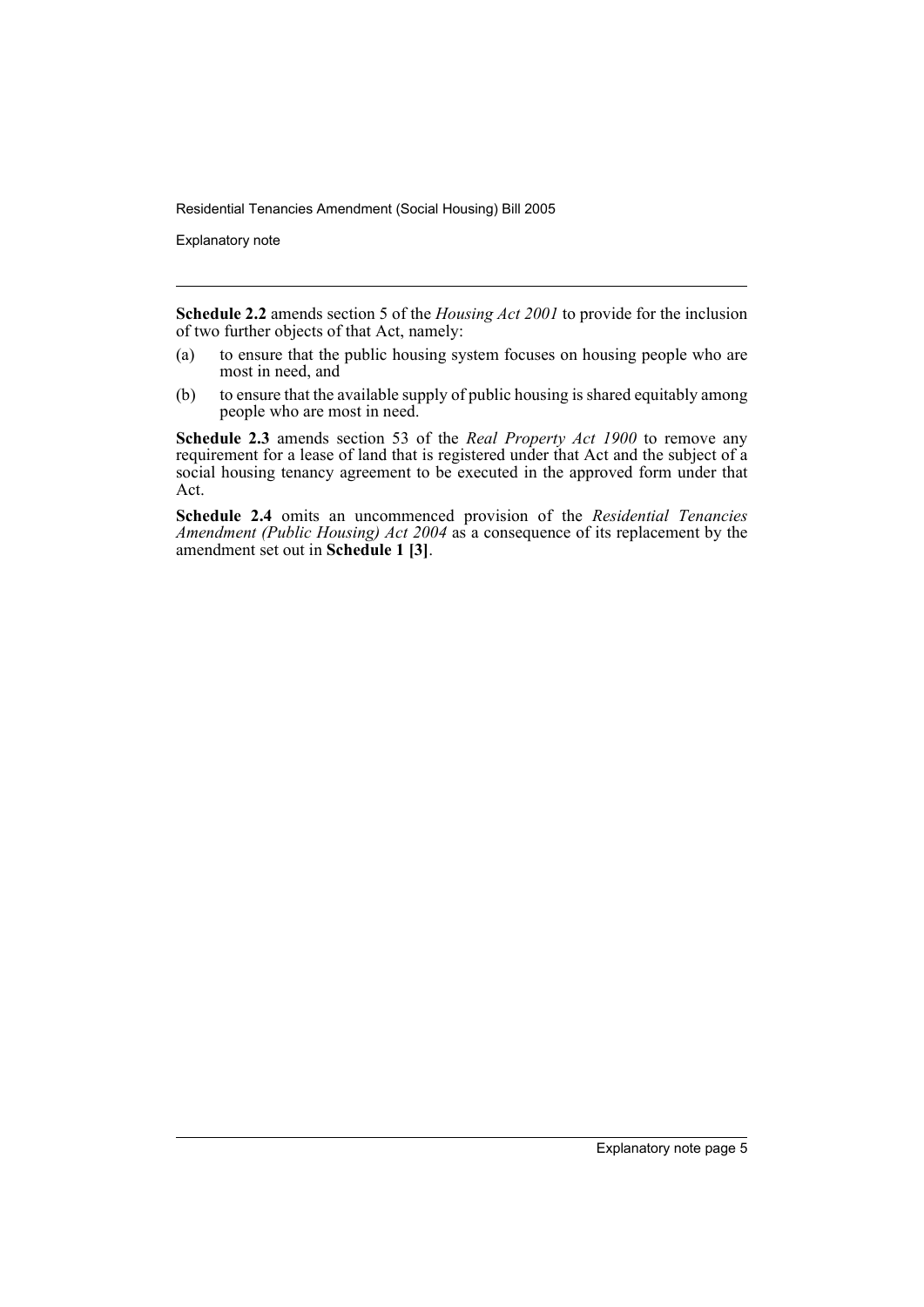Explanatory note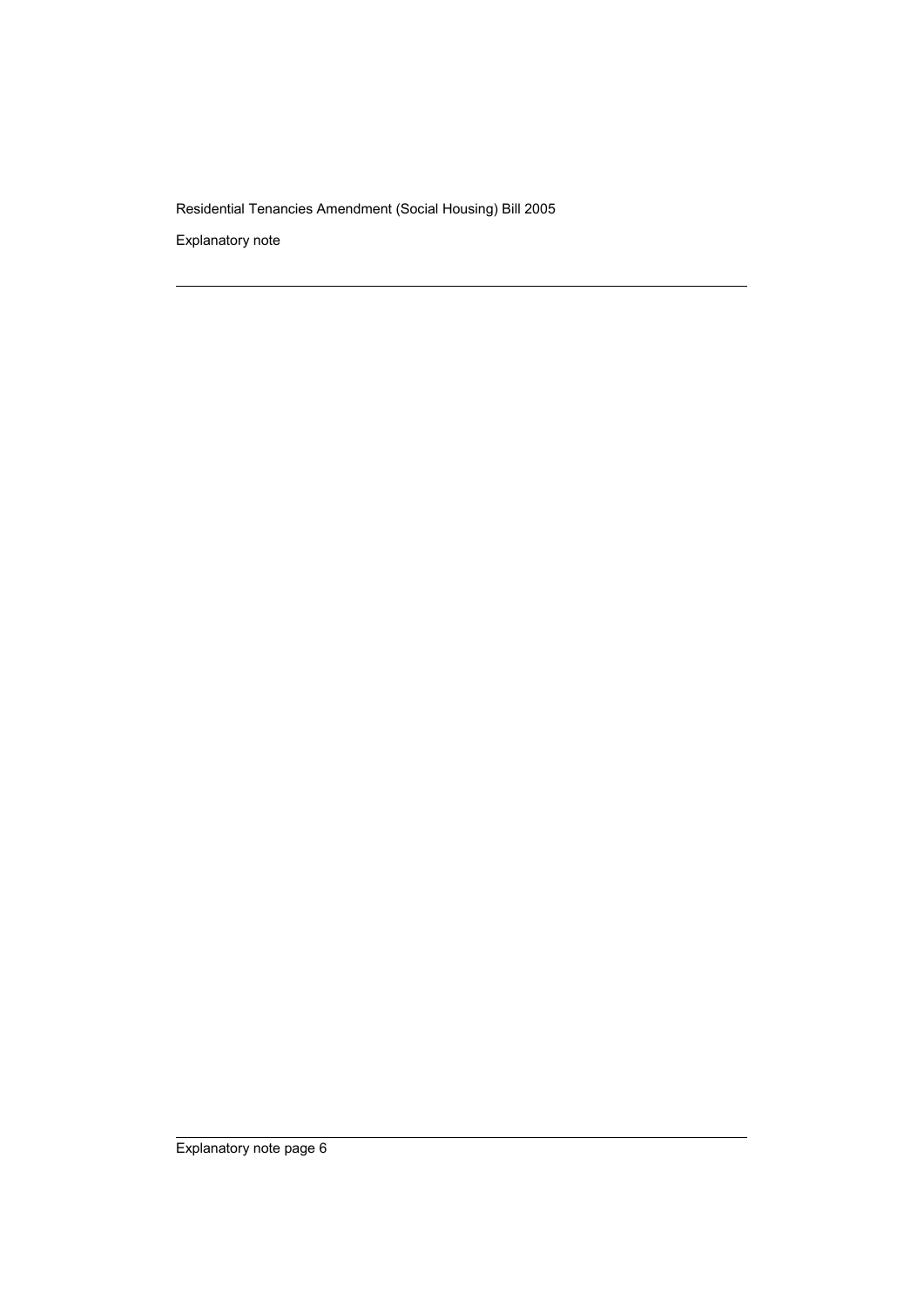First print



New South Wales

# **Residential Tenancies Amendment (Social Housing) Bill 2005**

## **Contents**

|            |                                                   | Page |
|------------|---------------------------------------------------|------|
|            | Name of Act                                       |      |
|            | Commencement                                      |      |
|            | Amendment of Residential Tenancies Act 1987 No 26 | 2    |
| 4          | Amendment of other Acts                           |      |
| Schedule 1 | Amendment of Residential Tenancies Act 1987       |      |
|            | Schedule 2 Amendment of other Acts                | 16   |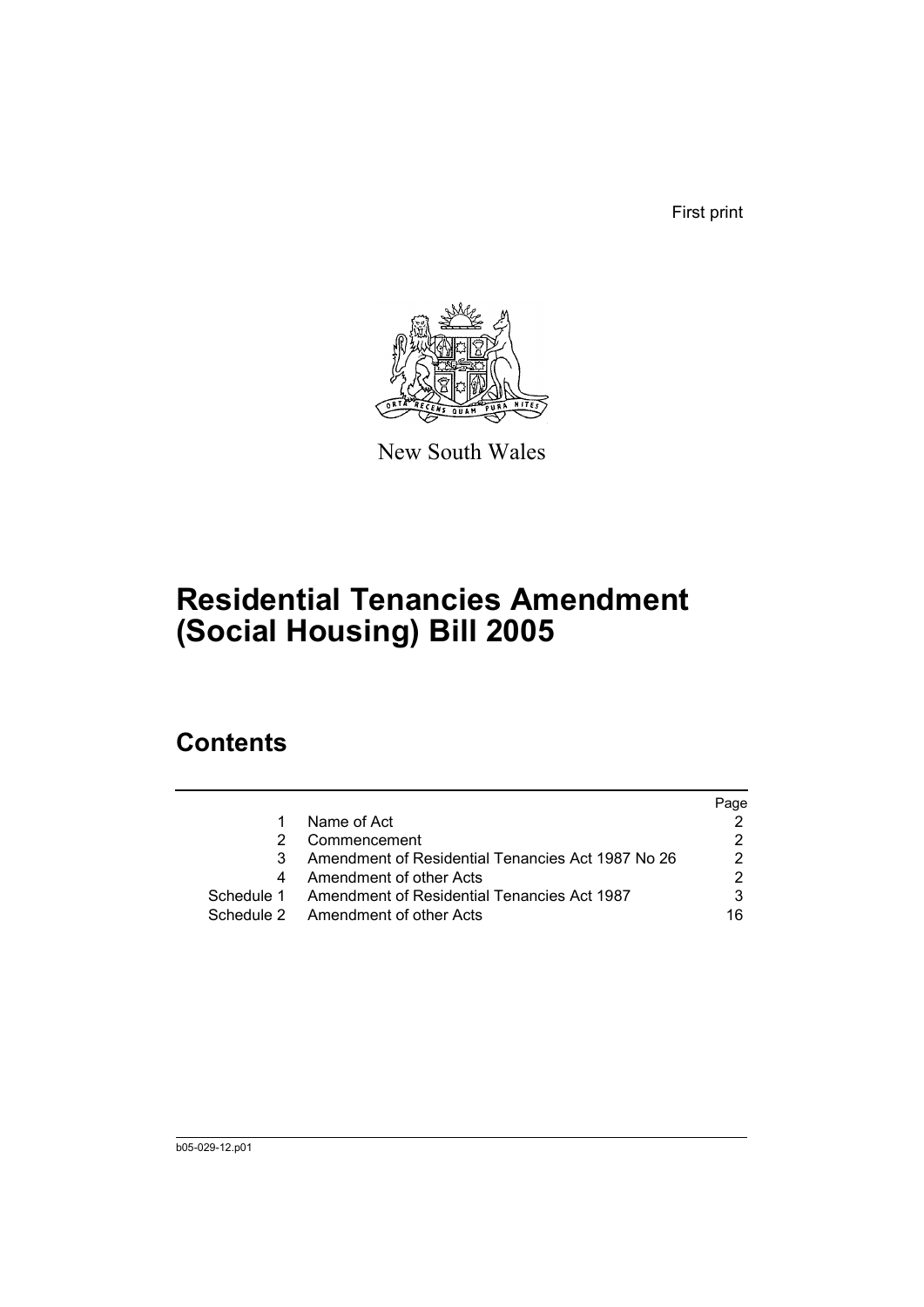Contents

Page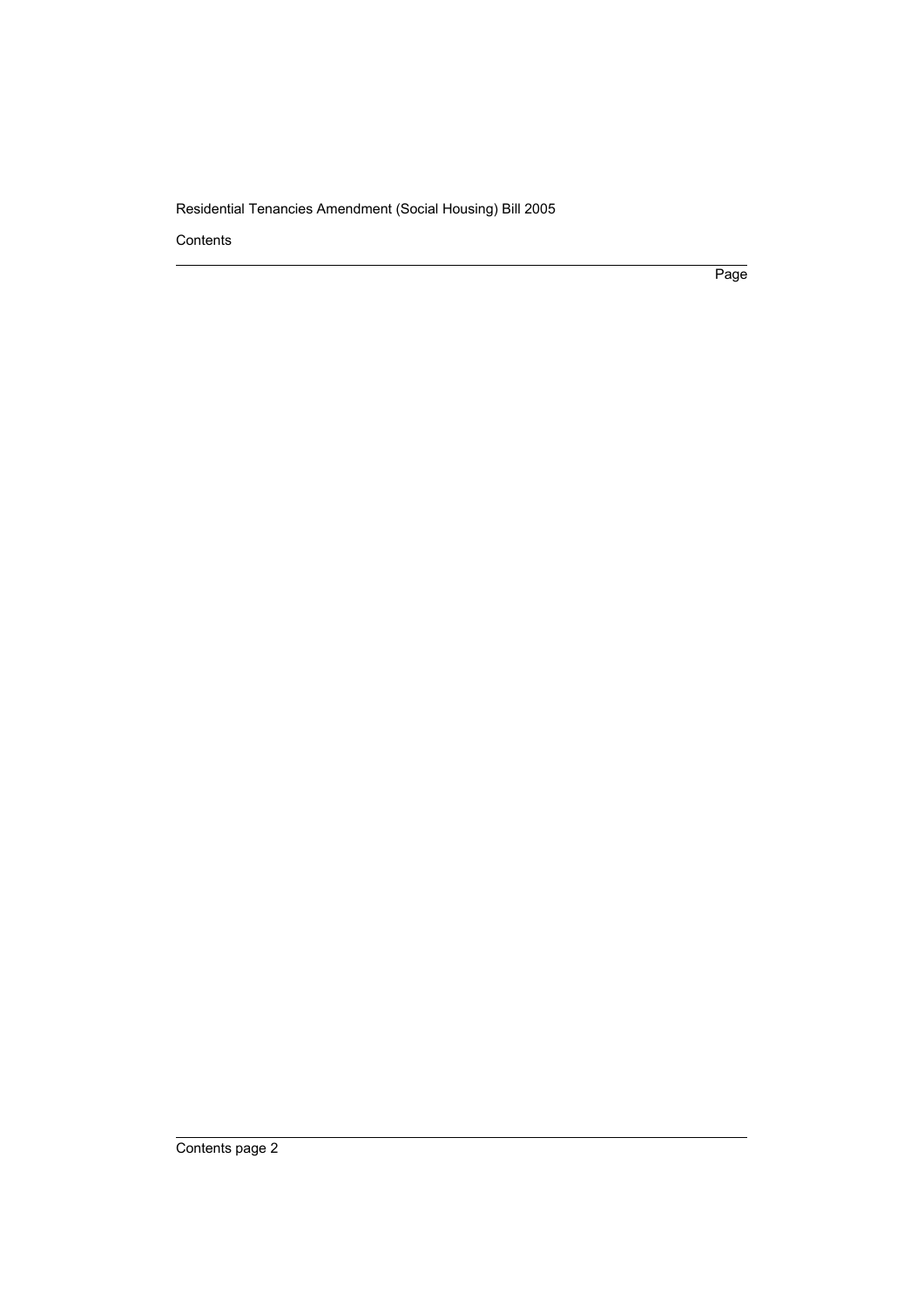

New South Wales

# **Residential Tenancies Amendment (Social Housing) Bill 2005**

No , 2005

### **A Bill for**

An Act to amend the *Residential Tenancies Act 1987* to make further provision with respect to social housing tenancies; and for other purposes.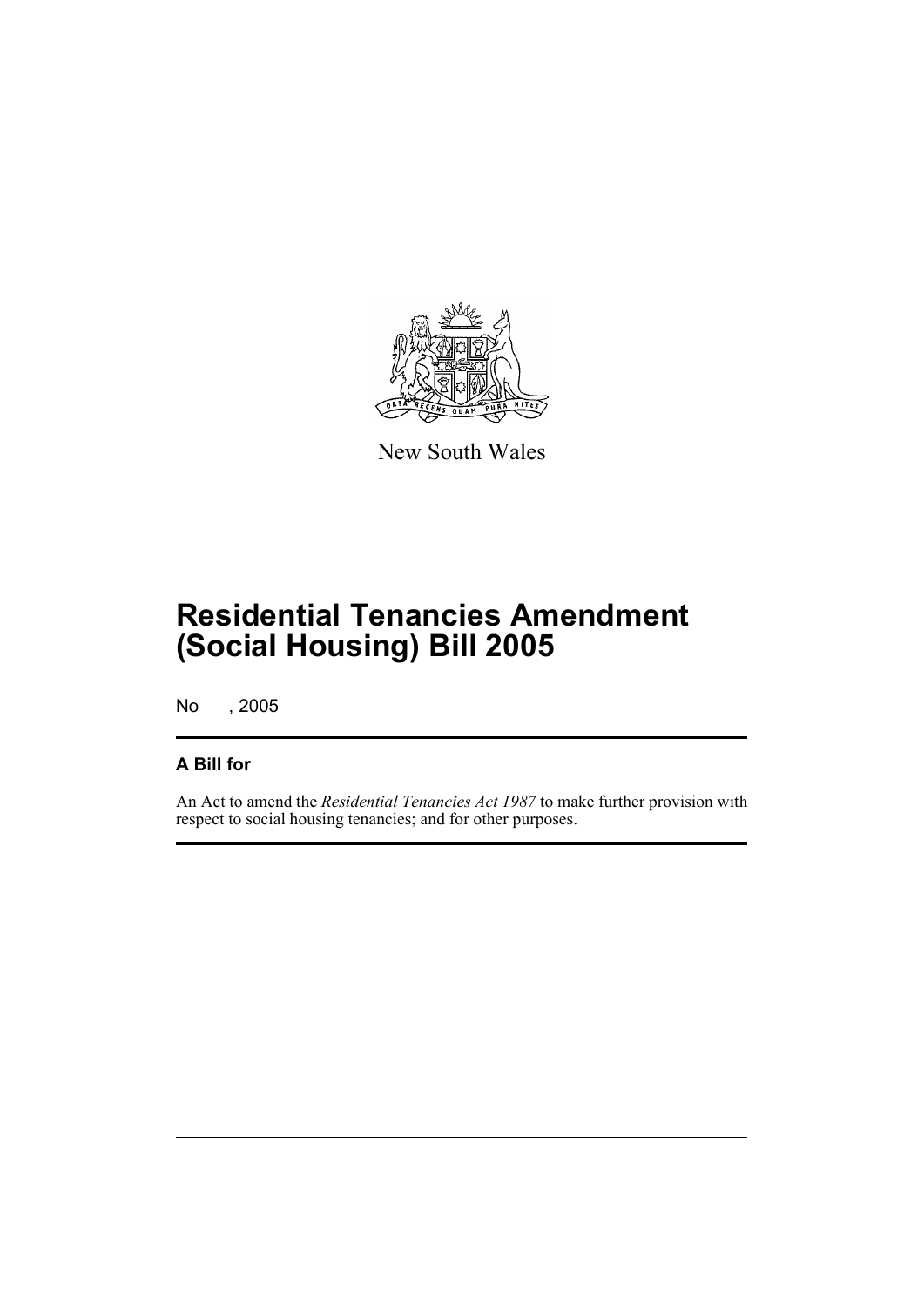<span id="page-9-3"></span><span id="page-9-2"></span><span id="page-9-1"></span><span id="page-9-0"></span>

|              |     | The Legislature of New South Wales enacts:                                                                    | 1                            |
|--------------|-----|---------------------------------------------------------------------------------------------------------------|------------------------------|
| 1            |     | Name of Act                                                                                                   | $\overline{2}$               |
|              |     | This Act is the Residential Tenancies Amendment (Social Housing)<br>Act 2005.                                 | 3<br>$\overline{\mathbf{4}}$ |
| $\mathbf{2}$ |     | Commencement                                                                                                  | 5                            |
|              | (1) | This Act commences on a day or days to be appointed by proclamation,<br>except as provided by subsection (2). | 6<br>$\overline{7}$          |
|              | (2) | Schedule 2.4 commences on the date of assent to this Act.                                                     | 8                            |
| 3            |     | Amendment of Residential Tenancies Act 1987 No 26                                                             | 9                            |
|              |     | The <i>Residential Tenancies Act 1987</i> is amended as set out in<br>Schedule 1.                             | 10<br>11                     |
| 4            |     | <b>Amendment of other Acts</b>                                                                                | 12                           |
|              |     | The Acts specified in Schedule 2 are amended as set out in that<br>Schedule.                                  | 13<br>14                     |
|              |     |                                                                                                               |                              |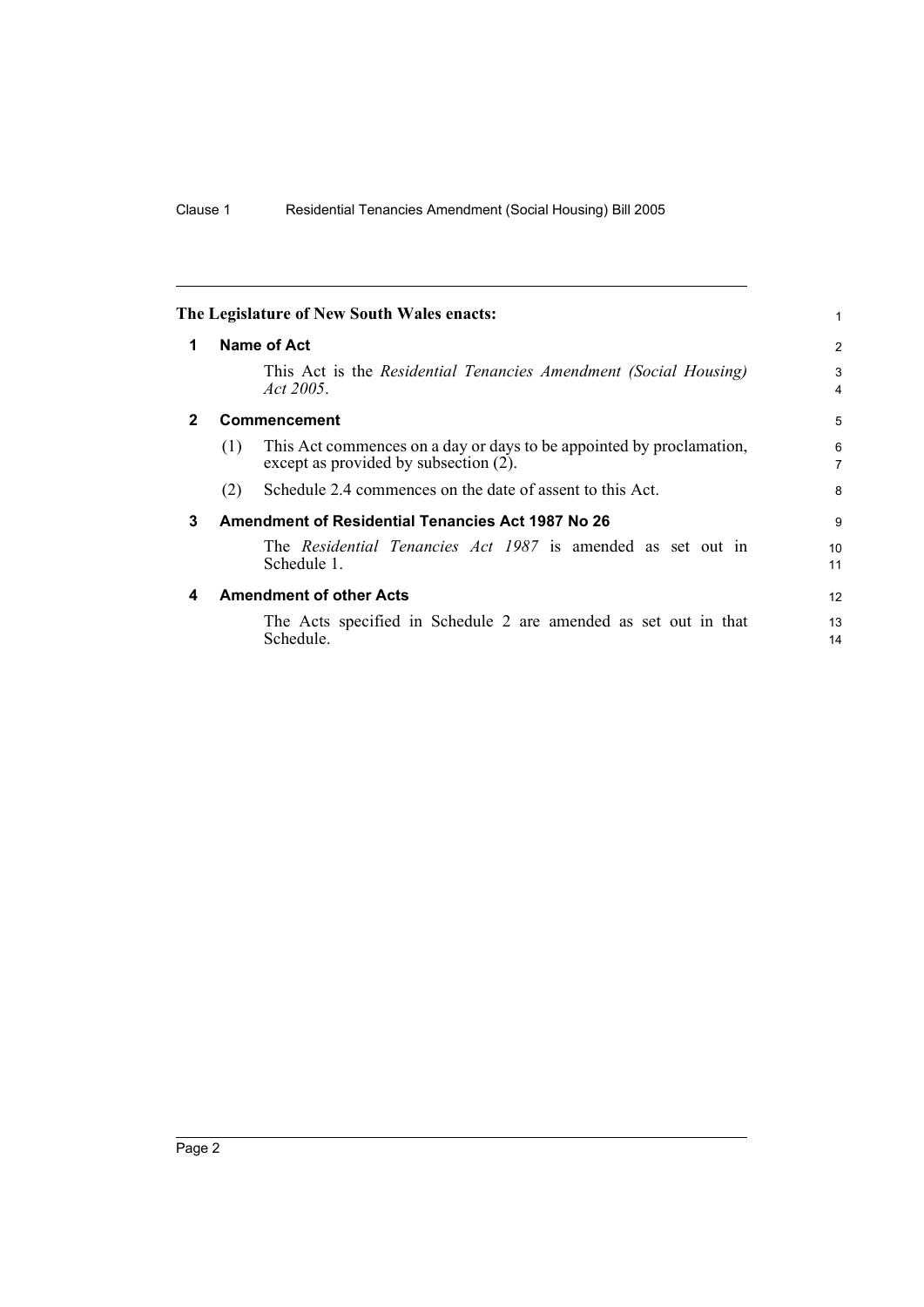Amendment of Residential Tenancies Act 1987 Schedule 1

<span id="page-10-0"></span>

| <b>Schedule 1</b> |           |                    | <b>Amendment of Residential Tenancies</b><br><b>Act 1987</b>                                                                                                                                                                                                                           | 1<br>$\overline{2}$           |
|-------------------|-----------|--------------------|----------------------------------------------------------------------------------------------------------------------------------------------------------------------------------------------------------------------------------------------------------------------------------------|-------------------------------|
|                   |           |                    | (Section 3)                                                                                                                                                                                                                                                                            | 3                             |
| [1]               |           |                    | <b>Section 3 Definitions</b>                                                                                                                                                                                                                                                           | 4                             |
|                   |           |                    | Insert in alphabetical order in section $3(1)$ :                                                                                                                                                                                                                                       | 5                             |
|                   |           |                    | social housing tenancy agreement means a residential tenancy<br>agreement in respect of social housing premises, but does not<br>include any such agreement that is of a class prescribed by the<br>regulations as not being within this definition.                                   | 6<br>$\overline{7}$<br>8<br>9 |
| [2]               |           | <b>Section 9A</b>  |                                                                                                                                                                                                                                                                                        | 10                            |
|                   |           |                    | Insert after section 9:                                                                                                                                                                                                                                                                | 11                            |
|                   | <b>9A</b> |                    | Extension of terms in standard form to existing social housing<br>tenancy agreements                                                                                                                                                                                                   | 12<br>13                      |
|                   |           |                    | A prescribed standard form of residential tenancy agreement may<br>contain terms expressed to extend to social housing tenancy<br>agreements (or a class of social housing tenancy agreements)<br>entered into before the regulations prescribing those terms took<br>effect.          | 14<br>15<br>16<br>17<br>18    |
| [3]               |           | <b>Section 14A</b> |                                                                                                                                                                                                                                                                                        | 19                            |
|                   |           |                    | Insert after section 14:                                                                                                                                                                                                                                                               | 20                            |
|                   | 14A       |                    | Special provisions relating to social housing tenancies                                                                                                                                                                                                                                | 21                            |
|                   |           | (1)                | A landlord under a social housing tenancy agreement, the fixed<br>term of which has ended, may, by notice in writing given to the<br>tenant, declare that the agreement is subject to a further fixed<br>term specified in the notice from such date as is specified in the<br>notice. | 22<br>23<br>24<br>25<br>26    |
|                   |           | (2)                | At the end of a fixed term declared under subsection (1) in<br>relation to an agreement:                                                                                                                                                                                               | 27<br>28                      |
|                   |           |                    | any term of the agreement that provides for the<br>(a)<br>continuation of the agreement applies, or                                                                                                                                                                                    | 29<br>30                      |
|                   |           |                    | if the agreement contains no such term—section 14<br>(b)<br>applies.                                                                                                                                                                                                                   | 31<br>32                      |
|                   |           | (3)                | A declaration may be made under subsection $(1)$ in relation to an<br>agreement on more than one occasion.                                                                                                                                                                             | 33<br>34                      |
|                   |           | (4)                | This section has effect despite any other provision of this Act.                                                                                                                                                                                                                       | 35                            |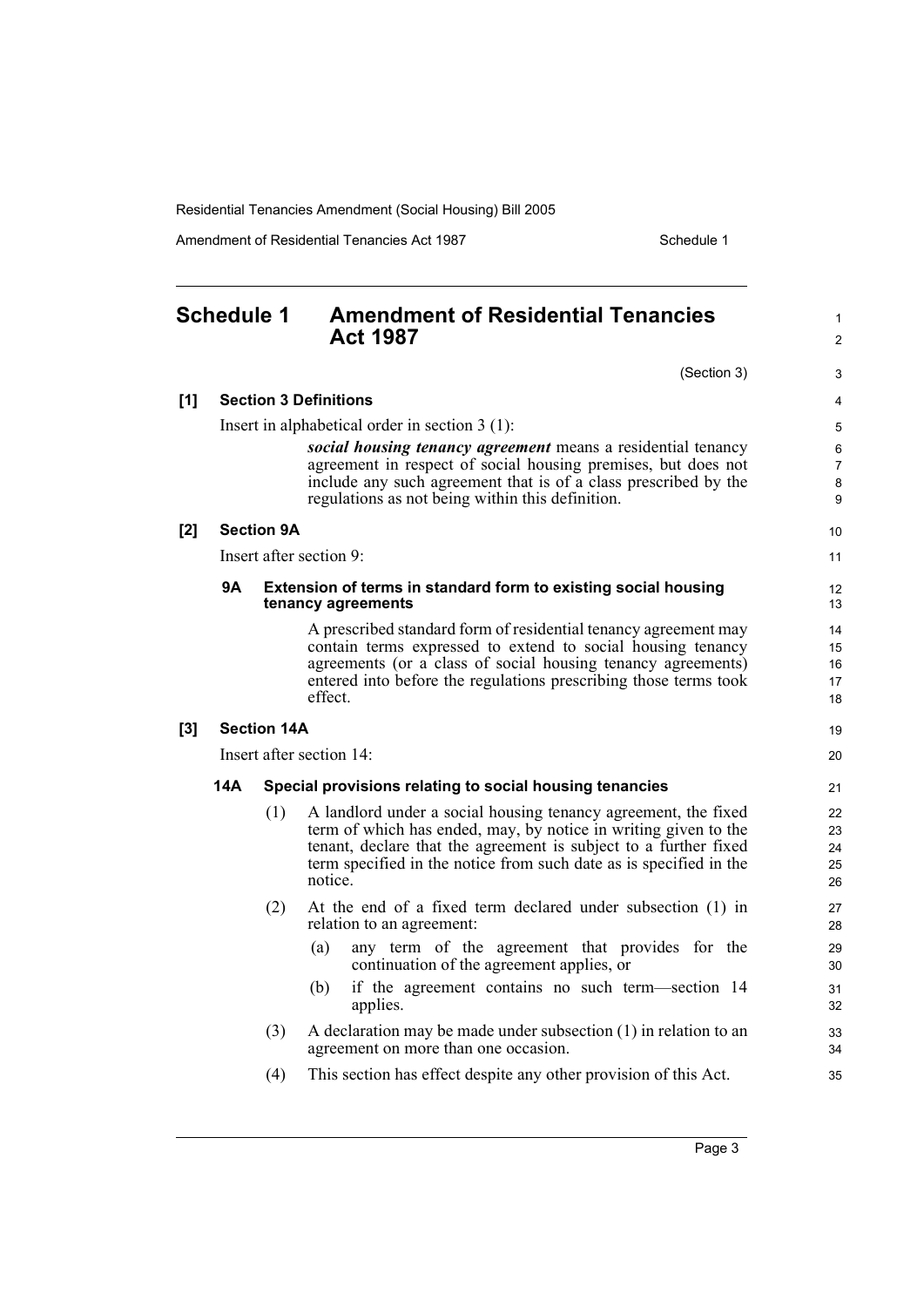Schedule 1 Amendment of Residential Tenancies Act 1987

| [4] |            |                          | Section 19 Landlord to pay council and water rates, land tax etc                                                                                                                                                                                                                                                                                                                             | 1                                      |  |  |  |
|-----|------------|--------------------------|----------------------------------------------------------------------------------------------------------------------------------------------------------------------------------------------------------------------------------------------------------------------------------------------------------------------------------------------------------------------------------------------|----------------------------------------|--|--|--|
|     |            |                          | Insert at the end of section 19:                                                                                                                                                                                                                                                                                                                                                             | $\overline{2}$                         |  |  |  |
|     |            | (2)                      | This section is subject to section 19A.                                                                                                                                                                                                                                                                                                                                                      | 3                                      |  |  |  |
| [5] |            |                          | Sections 19A and 19B                                                                                                                                                                                                                                                                                                                                                                         | 4                                      |  |  |  |
|     |            | Insert after section 19: |                                                                                                                                                                                                                                                                                                                                                                                              |                                        |  |  |  |
|     | <b>19A</b> |                          | Social housing tenants to pay water charges                                                                                                                                                                                                                                                                                                                                                  | 6                                      |  |  |  |
|     |            | (1)                      | It is a term of every social housing tenancy agreement that the<br>tenant must pay to the landlord any charges, determined in<br>accordance with guidelines approved by the Minister, in respect<br>of water usage by the tenant.                                                                                                                                                            | $\overline{7}$<br>8<br>9<br>10         |  |  |  |
|     |            | (2)                      | Without limiting subsection $(1)$ , the guidelines may:                                                                                                                                                                                                                                                                                                                                      | 11                                     |  |  |  |
|     |            |                          | provide for the determination of water usage charges by<br>(a)<br>reference to any of the following:                                                                                                                                                                                                                                                                                         | 12<br>13                               |  |  |  |
|     |            |                          | (i)<br>actual usage or estimated usage,                                                                                                                                                                                                                                                                                                                                                      | 14                                     |  |  |  |
|     |            |                          | the income of the tenant,<br>(ii)                                                                                                                                                                                                                                                                                                                                                            | 15                                     |  |  |  |
|     |            |                          | the rent payable for the premises to which the<br>(iii)<br>agreement relates (whether with or without rent<br>rebate), and                                                                                                                                                                                                                                                                   | 16<br>17<br>18                         |  |  |  |
|     |            |                          | require water usage charges to be paid by the tenant in<br>(b)<br>advance of actual usage.                                                                                                                                                                                                                                                                                                   | 19<br>20                               |  |  |  |
|     |            | (3)                      | The guidelines are to be made publicly available.                                                                                                                                                                                                                                                                                                                                            | 21                                     |  |  |  |
|     |            | (4)                      | A copy of the guidelines is to be provided, on request, to any<br>tenant under a social housing tenancy agreement free of charge<br>and to other persons either free of charge or on payment of<br>reasonable copying charges.                                                                                                                                                               | 22<br>23<br>24<br>25                   |  |  |  |
|     |            | (5)                      | The guidelines may be amended or replaced from time to time.                                                                                                                                                                                                                                                                                                                                 | 26                                     |  |  |  |
|     | <b>19B</b> |                          | Payment of debts by social housing tenants                                                                                                                                                                                                                                                                                                                                                   | 27                                     |  |  |  |
|     |            |                          | It is a term of a social housing tenancy agreement that a tenant<br>under the agreement who incurs or has incurred a debt to the<br>landlord in connection with that agreement or a prior social<br>housing tenancy agreement:<br>is to enter into arrangements with the landlord, in<br>(a)<br>accordance with any reasonable request of the landlord, for<br>the payment of that debt, and | 28<br>29<br>30<br>31<br>32<br>33<br>34 |  |  |  |
|     |            |                          |                                                                                                                                                                                                                                                                                                                                                                                              |                                        |  |  |  |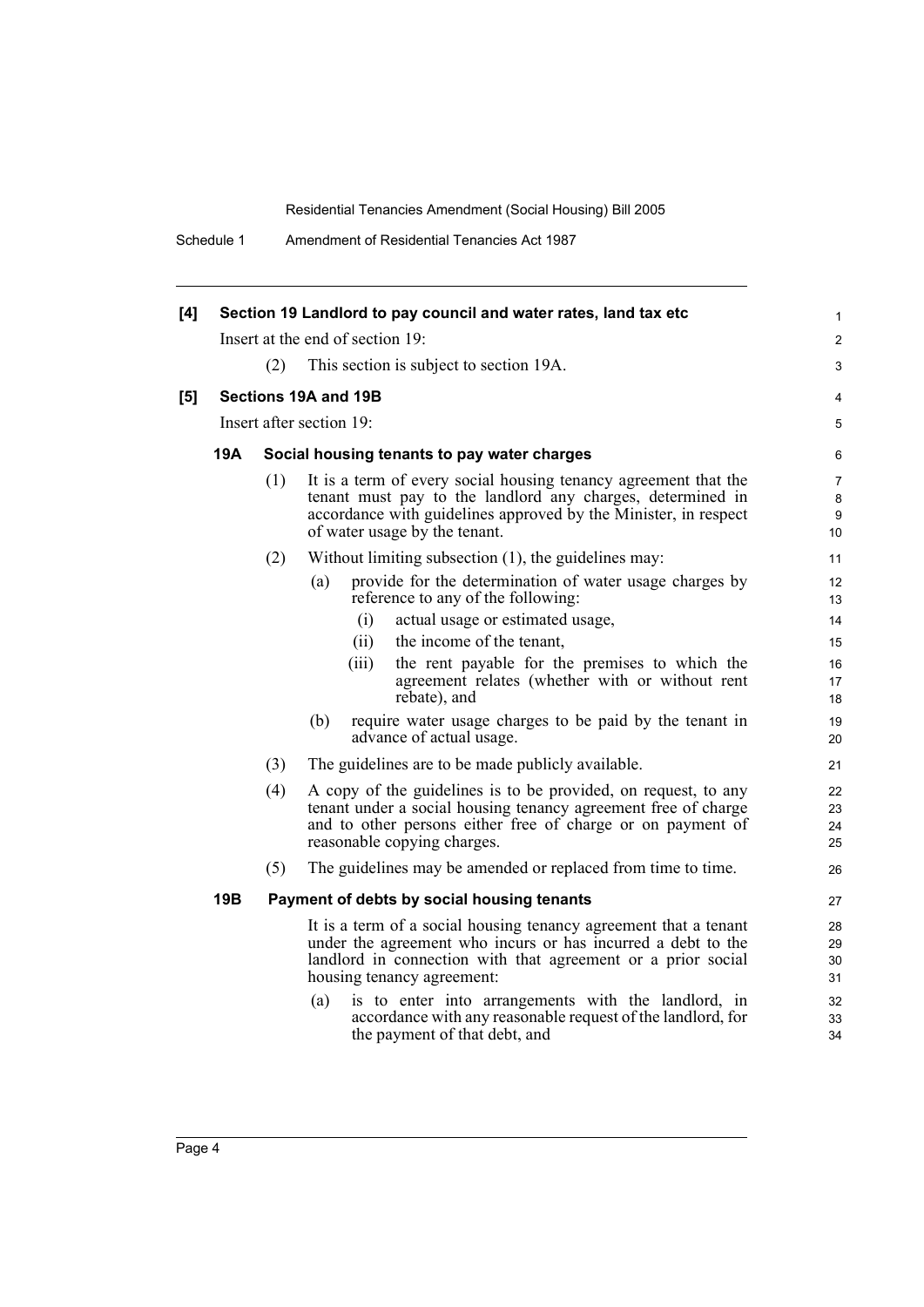Amendment of Residential Tenancies Act 1987 Schedule 1

|        |     |                       | (b)                      | is to comply with those arrangements (including such<br>arrangements entered into during the term of a prior social<br>housing tenancy agreement) and with any variations to<br>those arrangements that may be agreed to by the landlord<br>and tenant. | $\mathbf{1}$<br>$\overline{c}$<br>3<br>$\overline{\mathbf{4}}$<br>5 |
|--------|-----|-----------------------|--------------------------|---------------------------------------------------------------------------------------------------------------------------------------------------------------------------------------------------------------------------------------------------------|---------------------------------------------------------------------|
| [6]    |     |                       |                          | <b>Section 44 Application of Division</b>                                                                                                                                                                                                               | 6                                                                   |
|        |     |                       |                          | Insert at the end of section $44(2)$ :                                                                                                                                                                                                                  | $\overline{7}$                                                      |
|        |     |                       |                          | Note. However, a social housing tenant may apply to the Tribunal for an<br>order that rent is excessive under section 47A if the rent rebate of the<br>tenant is cancelled.                                                                             | $\bf 8$<br>9<br>10                                                  |
| [7]    |     | <b>Section 47A</b>    |                          |                                                                                                                                                                                                                                                         | 11                                                                  |
|        |     |                       | Insert after section 47: |                                                                                                                                                                                                                                                         | 12                                                                  |
|        | 47A |                       |                          | Social housing tenant may apply for an order that rent is excessive                                                                                                                                                                                     | 13                                                                  |
|        |     | (1)                   |                          | A tenant under a social housing tenancy agreement whose rent                                                                                                                                                                                            | 14                                                                  |
|        |     |                       |                          | rebate is cancelled may apply to the Tribunal for an order<br>declaring that the rent payable under the agreement (or a                                                                                                                                 | 15<br>16                                                            |
|        |     |                       |                          | proposed social housing tenancy agreement for premises already                                                                                                                                                                                          | 17                                                                  |
|        |     |                       |                          | occupied by the tenant) is excessive.                                                                                                                                                                                                                   | 18                                                                  |
|        |     | (2)                   |                          | The tenant may do so not later than 30 days after the cancellation<br>of the rent rebate takes effect.                                                                                                                                                  | 19<br>20                                                            |
| [8]    |     |                       |                          | Section 49 Orders as to excessive rent increases or rents                                                                                                                                                                                               | 21                                                                  |
|        |     |                       |                          | Omit "or 47" from section 49 (1). Insert instead ", 47 or 47A".                                                                                                                                                                                         | 22                                                                  |
| [9]    |     | <b>Section 49 (2)</b> |                          |                                                                                                                                                                                                                                                         | 23                                                                  |
|        |     |                       |                          | Insert ", on application by a tenant under section 46," after "determines".                                                                                                                                                                             | 24                                                                  |
| [10]   |     | <b>Section 49 (3)</b> |                          |                                                                                                                                                                                                                                                         | 25                                                                  |
|        |     |                       |                          | Insert ", on application by a tenant under section 47," after "determines".                                                                                                                                                                             | 26                                                                  |
| $[11]$ |     | Section 49 (3A)       |                          |                                                                                                                                                                                                                                                         | 27                                                                  |
|        |     |                       |                          | Insert after section 49 $(3)$ :                                                                                                                                                                                                                         | 28                                                                  |
|        |     | (3A)                  |                          | If the Tribunal determines, on application by a tenant under                                                                                                                                                                                            | 29                                                                  |
|        |     |                       |                          | section 47A, that a rent is excessive following the cancellation of<br>the rent rebate of the tenant, the Tribunal may order that from a                                                                                                                | 30<br>31                                                            |
|        |     |                       |                          | day specified by the Tribunal, not being earlier than the date of                                                                                                                                                                                       | 32                                                                  |
|        |     |                       |                          | that cancellation, the rent is not to exceed an amount specified by                                                                                                                                                                                     | 33                                                                  |
|        |     |                       |                          | the Tribunal and may make such other orders as it thinks fit.                                                                                                                                                                                           | 34                                                                  |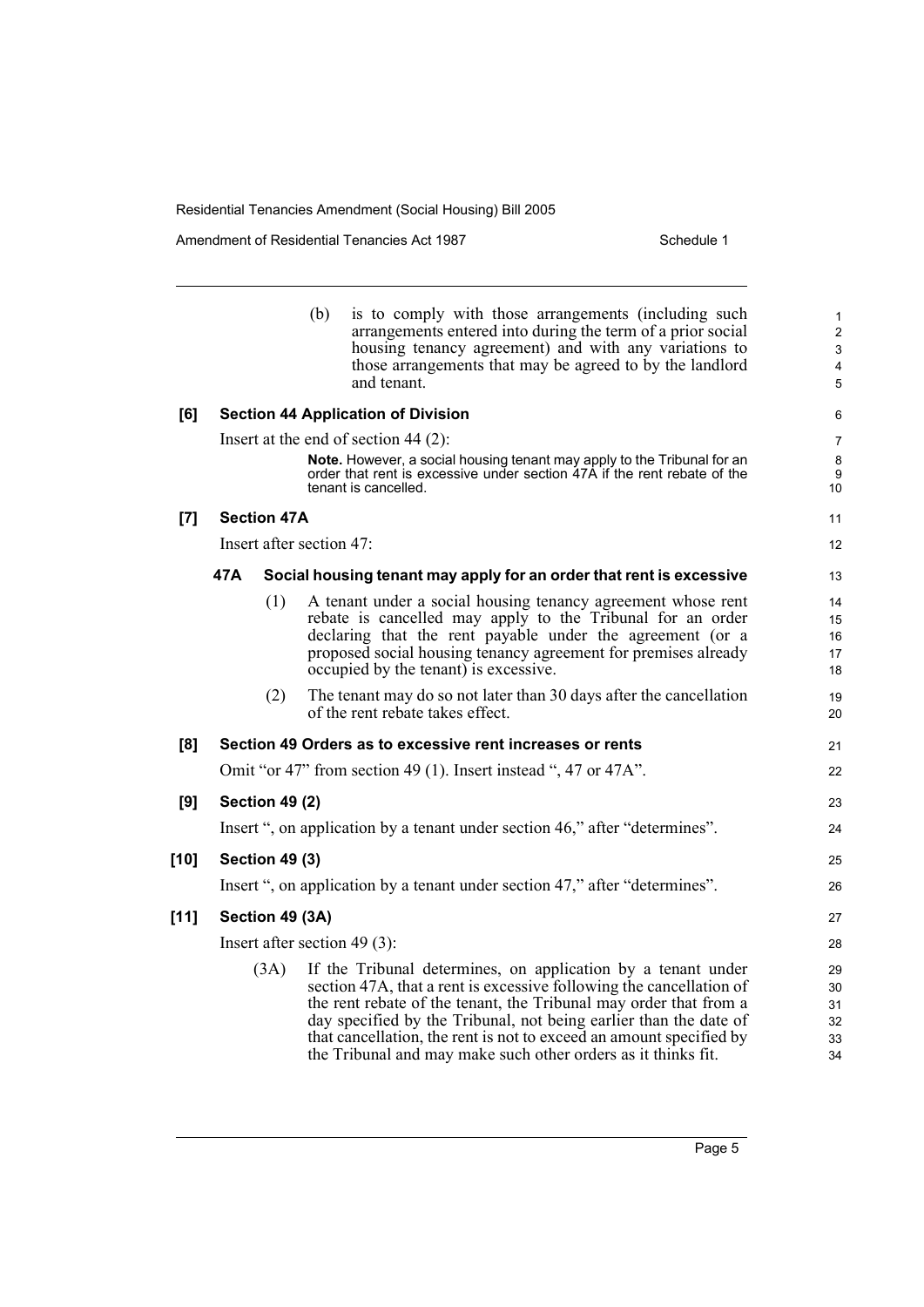Schedule 1 Amendment of Residential Tenancies Act 1987

| $[12]$ | Part 5, Division 2A<br>Insert after Division 2: |                              |                                                                                                                                                                                                                                                                                                                                                                  |                                  |  |
|--------|-------------------------------------------------|------------------------------|------------------------------------------------------------------------------------------------------------------------------------------------------------------------------------------------------------------------------------------------------------------------------------------------------------------------------------------------------------------|----------------------------------|--|
|        |                                                 | <b>Division 2A</b>           | Special provisions relating to social housing<br>tenancy agreements                                                                                                                                                                                                                                                                                              | 3<br>4                           |  |
|        | 63A                                             | <b>Operation of Division</b> |                                                                                                                                                                                                                                                                                                                                                                  |                                  |  |
|        |                                                 |                              | This Division does not limit the operation of the other provisions<br>of this Part in relation to social housing tenancy agreements.                                                                                                                                                                                                                             | 6<br>$\overline{7}$              |  |
|        | 63B                                             |                              | Notice of termination may be given on ground that tenant not<br>eligible for social housing                                                                                                                                                                                                                                                                      | 8<br>9                           |  |
|        |                                                 |                              | A landlord under a social housing tenancy agreement may give<br>notice of termination of the agreement to the tenant on the ground<br>that the landlord has determined, as the result of an assessment<br>carried out under section 63C, that the tenant is not eligible to<br>reside in the class of social housing premises to which the<br>agreement applies. | 10<br>11<br>12<br>13<br>14<br>15 |  |
|        | 63C                                             |                              | Eligibility assessments of social housing tenants                                                                                                                                                                                                                                                                                                                | 16                               |  |
|        |                                                 | (1)                          | In carrying out an assessment of the eligibility of a tenant under<br>a social housing tenancy agreement to reside in the class of social<br>housing premises concerned, the landlord is to apply the criteria<br>approved by the Minister for the purposes of this section.                                                                                     | 17<br>18<br>19<br>20             |  |
|        |                                                 | (2)                          | Any such criteria may differ from the criteria used to assess a<br>person's eligibility to commence residing in that class of social<br>housing premises.                                                                                                                                                                                                        | 21<br>22<br>23                   |  |
|        |                                                 | (3)                          | The criteria used for the purposes of an assessment under this<br>section must not relate to any of the following:                                                                                                                                                                                                                                               | 24<br>25                         |  |
|        |                                                 |                              | (a)<br>whether or not the tenant has complied with any term of<br>the agreement,                                                                                                                                                                                                                                                                                 | 26<br>27                         |  |
|        |                                                 |                              | whether or not the tenant has entered into, or complied<br>(b)<br>with any term of, an acceptable behaviour agreement.                                                                                                                                                                                                                                           | 28<br>29                         |  |
|        |                                                 | (4)                          | The landlord may request the tenant to provide any information<br>that is reasonably required to enable the landlord to determine<br>whether the tenant meets the criteria for the purposes of an<br>assessment under this section.                                                                                                                              | 30<br>31<br>32<br>33             |  |
|        |                                                 | (5)                          | If the tenant refuses to provide any such information to the<br>landlord, the landlord may determine, without further inquiry,<br>that the tenant is not eligible to reside in the class of social<br>housing premises concerned.                                                                                                                                | 34<br>35<br>36<br>37             |  |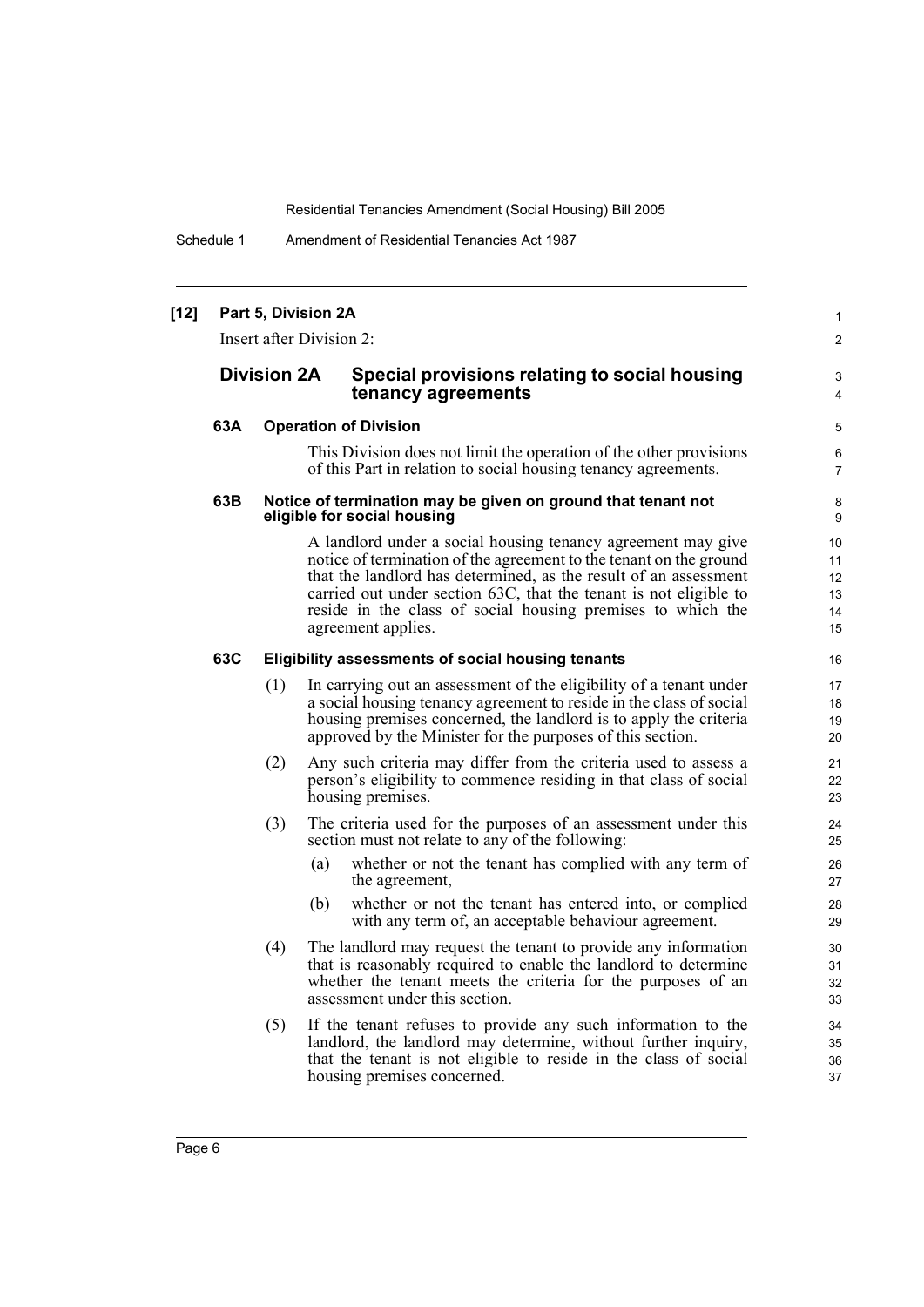Amendment of Residential Tenancies Act 1987 Schedule 1

|     | (6) | In the case of a tenancy agreement that creates a tenancy for a<br>fixed term, an assessment under this section may not be carried<br>out prior to 6 months before the end of the term.                                                                                   | $\mathbf{1}$<br>$\overline{2}$<br>3 |
|-----|-----|---------------------------------------------------------------------------------------------------------------------------------------------------------------------------------------------------------------------------------------------------------------------------|-------------------------------------|
|     | (7) | The criteria referred to in this section are to be made publicly<br>available.                                                                                                                                                                                            | 4<br>5                              |
|     | (8) | A copy of the criteria is to be provided, on request, to any tenant<br>under a social housing tenancy agreement free of charge and to<br>other persons either free of charge or on payment of reasonable<br>copying charges.                                              | 6<br>$\overline{7}$<br>8<br>9       |
| 63D |     | Review of decision to give notice on ground that tenant not eligible<br>for social housing                                                                                                                                                                                | 10<br>11                            |
|     | (1) | Notice to be given before notice of termination                                                                                                                                                                                                                           | 12                                  |
|     |     | Before giving notice of termination of a social housing tenancy<br>agreement to the tenant on the ground referred to in section 63B,<br>the landlord is to advise the tenant of the decision to do so by<br>notice in writing.                                            | 13<br>14<br>15<br>16                |
|     | (2) | <b>Right to review</b>                                                                                                                                                                                                                                                    | 17                                  |
|     |     | A notice given under this section must:                                                                                                                                                                                                                                   | 18                                  |
|     |     | contain particulars of the reasons why the tenant is no<br>(a)<br>longer considered eligible to reside in the premises, and                                                                                                                                               | 19<br>20                            |
|     |     | state that the tenant may apply to the landlord for a review<br>(b)<br>of the decision within 30 days after the notice is given and<br>give particulars of how such an application may be made,<br>and                                                                    | 21<br>22<br>23<br>24                |
|     |     | state that the tenant is entitled to make representations to<br>(c)<br>the landlord in writing, or (if the tenant wishes) orally, as<br>to why the agreement should not be terminated.                                                                                    | 25<br>26<br>27                      |
|     | (3) | The tenant may, in accordance with the notice:                                                                                                                                                                                                                            | 28                                  |
|     |     | apply to the landlord for a review of the decision, and<br>(a)                                                                                                                                                                                                            | 29                                  |
|     |     | make representations in writing, or (if the tenant wishes)<br>(b)<br>orally, to the landlord as to why the agreement should not<br>be terminated.                                                                                                                         | 30<br>31<br>32                      |
|     | (4) | If the tenant applies to the landlord for a review under this<br>section, the landlord is to review the decision, in accordance with<br>any procedures approved by the Minister for the purposes of this<br>section, and consider any representations made by the tenant. | 33<br>34<br>35<br>36                |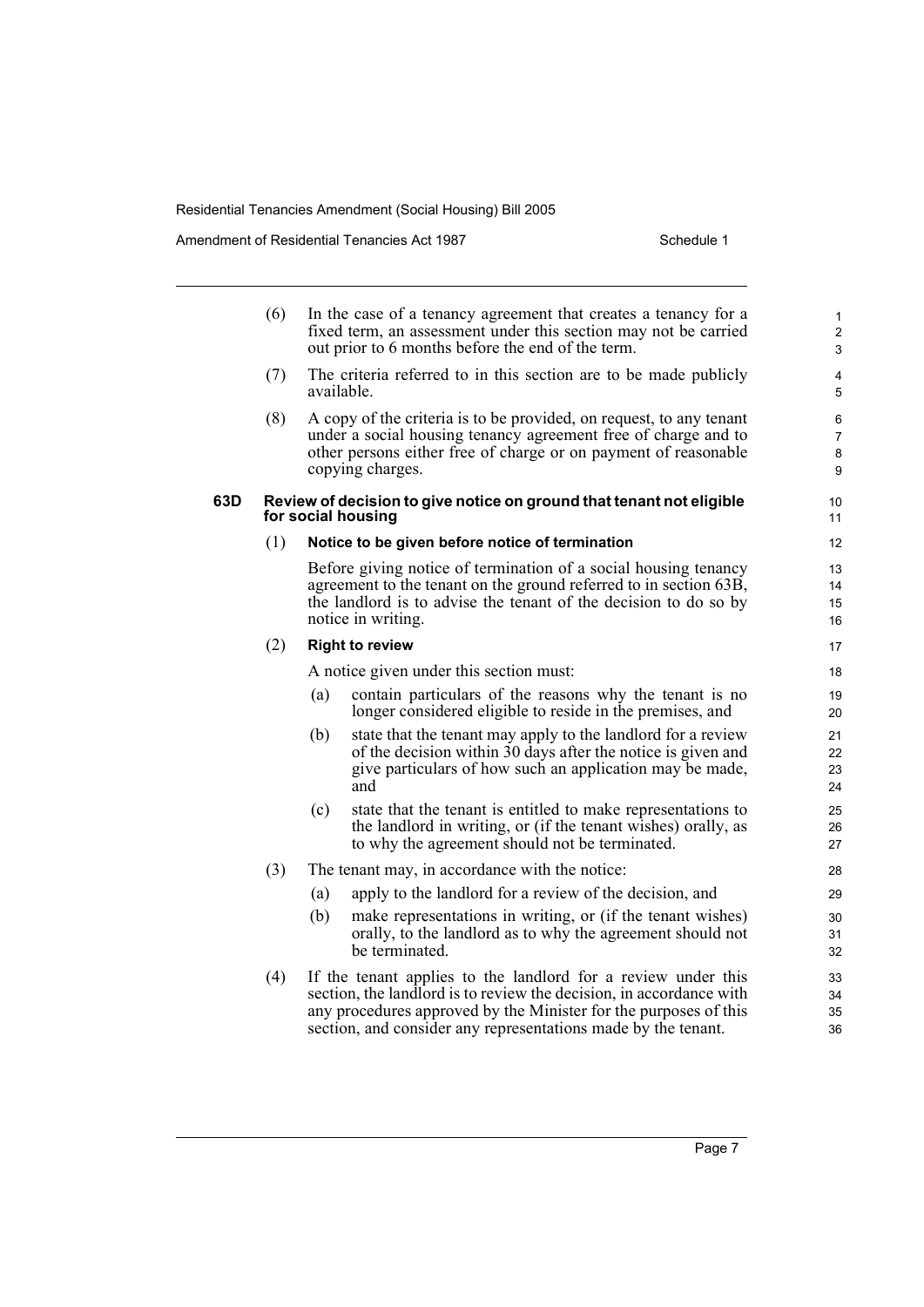|     | (5) |     | Decision of landlord following review                                                                                                                                                                                                                                                                                                                                        | 1                                |
|-----|-----|-----|------------------------------------------------------------------------------------------------------------------------------------------------------------------------------------------------------------------------------------------------------------------------------------------------------------------------------------------------------------------------------|----------------------------------|
|     |     |     | After the review is carried out, the landlord may:                                                                                                                                                                                                                                                                                                                           | $\overline{2}$                   |
|     |     | (a) | give notice of termination of the agreement on the ground<br>referred to in section 63B, or                                                                                                                                                                                                                                                                                  | 3<br>4                           |
|     |     | (b) | advise the tenant, by notice in writing, that the landlord has<br>decided not to give notice of termination of the agreement.                                                                                                                                                                                                                                                | 5<br>6                           |
|     | (6) |     | Procedural fairness taken to have been observed                                                                                                                                                                                                                                                                                                                              | $\overline{7}$                   |
|     |     |     | If the landlord complies with this section, the landlord is taken to<br>have complied with any rules of procedural fairness required to<br>be observed by the landlord before giving notice of termination<br>to the tenant on the ground referred to in section 63B.                                                                                                        | 8<br>9<br>10 <sup>1</sup><br>11  |
| 63E |     |     | Time periods to be observed in giving notice of termination on<br>ground that tenant not eligible for social housing                                                                                                                                                                                                                                                         | 12<br>13                         |
|     | (1) |     | A notice of termination of a social housing tenancy agreement is<br>not to be given to the tenant on the ground referred to in section<br>63B before the later of the following:                                                                                                                                                                                             | 14<br>15<br>16                   |
|     |     | (a) | the end of the 30-day period within which the tenant may<br>apply for a review under section 63D of the decision to<br>give the notice of termination,                                                                                                                                                                                                                       | 17<br>18<br>19                   |
|     |     | (b) | the end of any such review carried out in respect of that<br>decision.                                                                                                                                                                                                                                                                                                       | 20<br>21                         |
|     | (2) |     | The notice of termination is not to specify as the day on which<br>vacant possession of the premises is to be delivered up to the<br>landlord a day that is earlier than:                                                                                                                                                                                                    | 22<br>23<br>24                   |
|     |     | (a) | in the case of a tenancy agreement that creates a tenancy<br>for a fixed term—60 days after the day on which the notice<br>is given or the day the term of the agreement ends,<br>whichever is the later, or                                                                                                                                                                 | 25<br>26<br>27<br>28             |
|     |     | (b) | in any other case—60 days after the day on which the<br>notice of termination is given.                                                                                                                                                                                                                                                                                      | 29<br>30                         |
| 63F |     |     | Notice of termination may be given on ground that tenant offered<br>alternative social housing premises                                                                                                                                                                                                                                                                      | 31<br>32                         |
|     |     |     | A landlord under a social housing tenancy agreement may give<br>notice of termination of the agreement (the <i>existing agreement</i> )<br>to the tenant on the ground that the landlord has offered to enter<br>into a new social housing tenancy agreement with the tenant in<br>respect of alternative premises to the premises the subject of the<br>existing agreement. | 33<br>34<br>35<br>36<br>37<br>38 |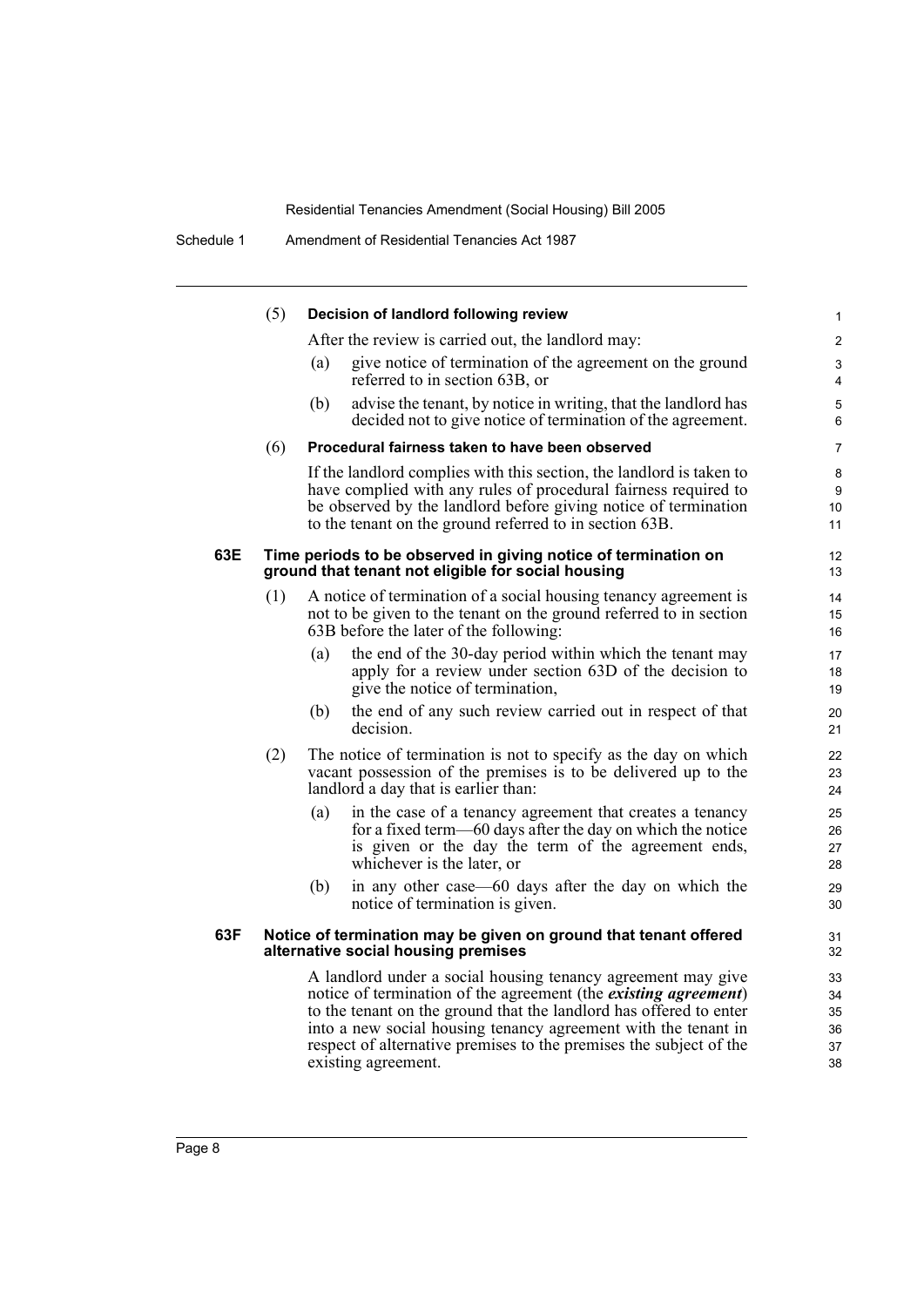Amendment of Residential Tenancies Act 1987 Schedule 1

| 63G | Review of decision to give notice on ground that tenant offered<br>alternative social housing premises |                                                                                                                                              |                                                                                                                                                                                                                                                                           |                      |  |  |
|-----|--------------------------------------------------------------------------------------------------------|----------------------------------------------------------------------------------------------------------------------------------------------|---------------------------------------------------------------------------------------------------------------------------------------------------------------------------------------------------------------------------------------------------------------------------|----------------------|--|--|
|     | (1)                                                                                                    |                                                                                                                                              | Notice to be given before notice of termination                                                                                                                                                                                                                           | 3                    |  |  |
|     |                                                                                                        |                                                                                                                                              | Before giving notice of termination of an existing agreement to<br>the tenant on the ground referred to in section 63F, the landlord<br>is to advise the tenant of the decision to do so by notice in writing.                                                            | 4<br>5<br>6          |  |  |
|     | (2)                                                                                                    | The landlord may make the offer to enter into a new social<br>housing tenancy agreement and give notice of the decision at the<br>same time. |                                                                                                                                                                                                                                                                           |                      |  |  |
|     | (3)                                                                                                    |                                                                                                                                              | <b>Right to review</b>                                                                                                                                                                                                                                                    | 10                   |  |  |
|     |                                                                                                        |                                                                                                                                              | A notice given under this section must:                                                                                                                                                                                                                                   | 11                   |  |  |
|     |                                                                                                        | (a)                                                                                                                                          | contain particulars of the reasons why the landlord wishes<br>the tenant to move to alternative premises, and                                                                                                                                                             | 12<br>13             |  |  |
|     |                                                                                                        | (b)                                                                                                                                          | state that the tenant may apply to the landlord for a review<br>of the decision within 14 days after the notice is given and<br>give particulars of how such an application may be made,<br>and                                                                           | 14<br>15<br>16<br>17 |  |  |
|     |                                                                                                        | (c)                                                                                                                                          | state that the tenant is entitled to make representations to<br>the landlord in writing, or (if the tenant wishes) orally, as<br>to why the existing agreement should not be terminated.                                                                                  | 18<br>19<br>20       |  |  |
|     | (4)                                                                                                    |                                                                                                                                              | The tenant may, in accordance with the notice:                                                                                                                                                                                                                            | 21                   |  |  |
|     |                                                                                                        | (a)                                                                                                                                          | apply to the landlord for a review of the decision, and                                                                                                                                                                                                                   | 22                   |  |  |
|     |                                                                                                        | (b)                                                                                                                                          | make representations in writing, or (if the tenant wishes)<br>orally, to the landlord as to why the existing agreement<br>should not be terminated.                                                                                                                       | 23<br>24<br>25       |  |  |
|     | (5)                                                                                                    |                                                                                                                                              | If the tenant applies to the landlord for a review under this<br>section, the landlord is to review the decision, in accordance with<br>any procedures approved by the Minister for the purposes of this<br>section, and consider any representations made by the tenant. | 26<br>27<br>28<br>29 |  |  |
|     | (6)                                                                                                    |                                                                                                                                              | Decision of landlord following review                                                                                                                                                                                                                                     | 30                   |  |  |
|     |                                                                                                        |                                                                                                                                              | After the review is carried out, the landlord may:                                                                                                                                                                                                                        | 31                   |  |  |
|     |                                                                                                        | (a)                                                                                                                                          | give notice of termination of the existing agreement on the<br>ground referred to in section 63F, or                                                                                                                                                                      | 32<br>33             |  |  |
|     |                                                                                                        | (b)                                                                                                                                          | advise the tenant, by notice in writing, that the landlord has<br>decided not to give notice of termination of the existing<br>agreement, or                                                                                                                              | 34<br>35<br>36       |  |  |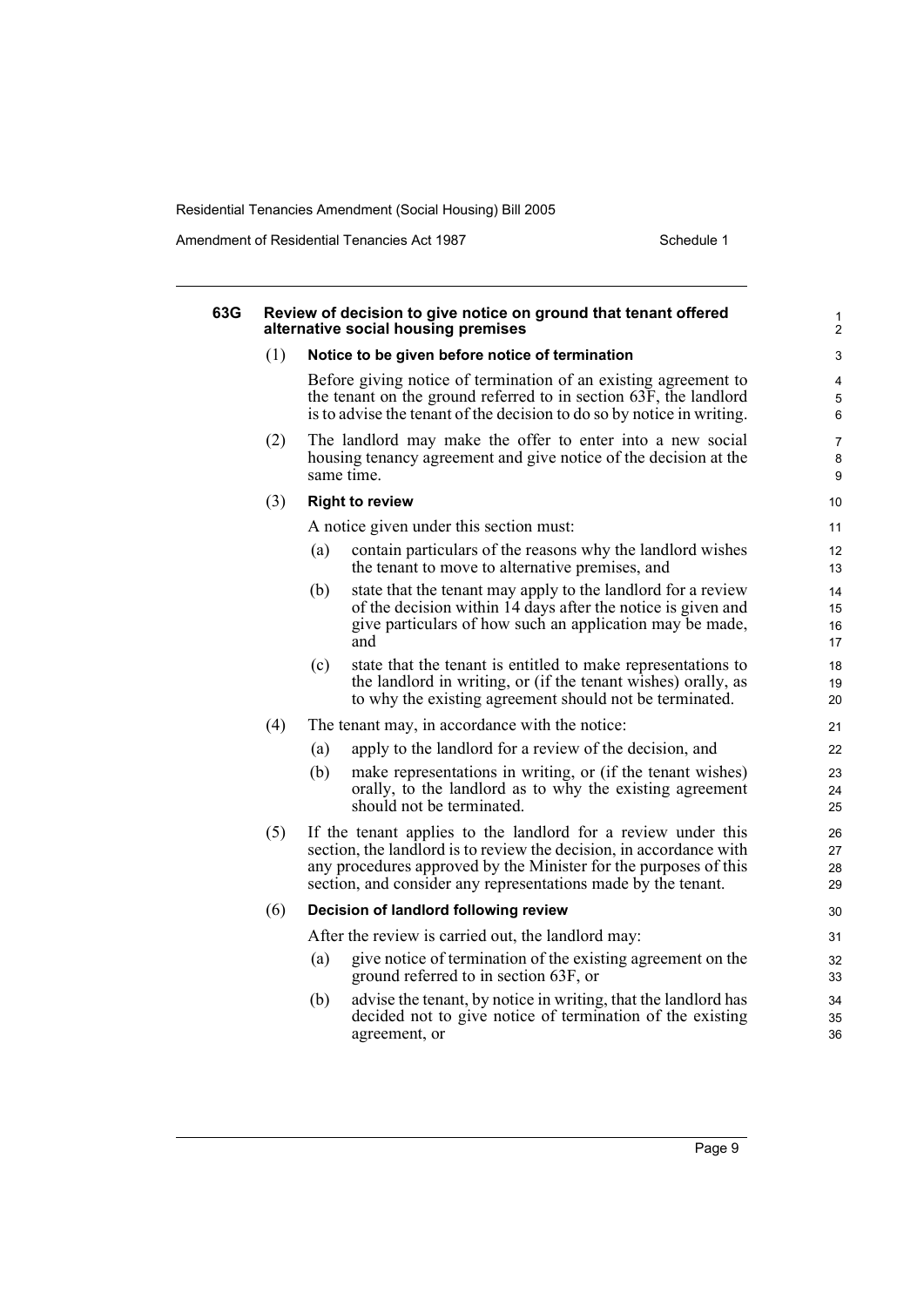Schedule 1 Amendment of Residential Tenancies Act 1987

|     |                                                                                                                                  | make a new offer to the tenant to enter into a new social<br>(c)<br>housing tenancy agreement in respect of alternative<br>premises that differ from those the subject of the offer in<br>respect of which the review was carried out.                                                                                                 | $\mathbf{1}$<br>$\overline{2}$<br>3<br>4 |  |  |  |
|-----|----------------------------------------------------------------------------------------------------------------------------------|----------------------------------------------------------------------------------------------------------------------------------------------------------------------------------------------------------------------------------------------------------------------------------------------------------------------------------------|------------------------------------------|--|--|--|
|     | (7)                                                                                                                              | Right to second review if new offer made                                                                                                                                                                                                                                                                                               | 5                                        |  |  |  |
|     |                                                                                                                                  | If a new offer is made under subsection $(6)$ $(c)$ , subsections                                                                                                                                                                                                                                                                      | 6                                        |  |  |  |
|     |                                                                                                                                  | $(1)$ – $(6)$ apply in relation to giving notice of termination in                                                                                                                                                                                                                                                                     | 7                                        |  |  |  |
|     |                                                                                                                                  | connection with the new offer. Accordingly, the landlord is                                                                                                                                                                                                                                                                            | 8                                        |  |  |  |
|     |                                                                                                                                  | required to give a second notice, and the tenant is entitled to a<br>second review, under this section. However, the landlord is not                                                                                                                                                                                                   | $\boldsymbol{9}$<br>10                   |  |  |  |
|     |                                                                                                                                  | required to give any further notice, and the tenant is not entitled                                                                                                                                                                                                                                                                    | 11                                       |  |  |  |
|     |                                                                                                                                  | to any further review, under this section in relation to giving                                                                                                                                                                                                                                                                        | 12                                       |  |  |  |
|     |                                                                                                                                  | notice of termination following a second review.                                                                                                                                                                                                                                                                                       | 13                                       |  |  |  |
|     | (8)                                                                                                                              | Procedural fairness taken to have been observed                                                                                                                                                                                                                                                                                        | 14                                       |  |  |  |
|     |                                                                                                                                  | If the landlord complies with this section, the landlord is taken to                                                                                                                                                                                                                                                                   | 15                                       |  |  |  |
|     |                                                                                                                                  | have complied with any rules of procedural fairness required to                                                                                                                                                                                                                                                                        | 16                                       |  |  |  |
|     |                                                                                                                                  | be observed by the landlord before giving notice of termination                                                                                                                                                                                                                                                                        | 17                                       |  |  |  |
|     |                                                                                                                                  | to the tenant on the ground referred to in section 63F.                                                                                                                                                                                                                                                                                | 18                                       |  |  |  |
| 63H | Time periods to be observed in giving notice of termination on<br>ground that tenant offered alternative social housing premises |                                                                                                                                                                                                                                                                                                                                        |                                          |  |  |  |
|     | (1)                                                                                                                              | A notice of termination of a social housing tenancy agreement is<br>not to be given to the tenant on the ground referred to in section<br>63F before the later of the following:                                                                                                                                                       | 21<br>22<br>23                           |  |  |  |
|     |                                                                                                                                  | the end of the 14-day period within which the tenant may<br>(a)<br>apply for any review under section 63G of the decision to<br>give the notice of termination,                                                                                                                                                                        | 24<br>25<br>26                           |  |  |  |
|     |                                                                                                                                  | the end of any such review carried out in respect of that<br>(b)<br>decision.                                                                                                                                                                                                                                                          | 27<br>28                                 |  |  |  |
|     | (2)                                                                                                                              | However, if the landlord and tenant enter into a new social<br>housing tenancy agreement before the end of that 14-day period<br>or any such review, the notice of termination may be given on or<br>after the day on which they enter into the new agreement.                                                                         | 29<br>30<br>31<br>32                     |  |  |  |
|     | (3)                                                                                                                              | The notice of termination is not to specify a day earlier than<br>30 days after the day on which the notice is given as the day on<br>which vacant possession of the premises the subject of the<br>existing agreement is to be delivered up to the landlord, unless it<br>specifies an earlier day to which the tenant has consented. | 33<br>34<br>35<br>36<br>37               |  |  |  |
|     |                                                                                                                                  |                                                                                                                                                                                                                                                                                                                                        |                                          |  |  |  |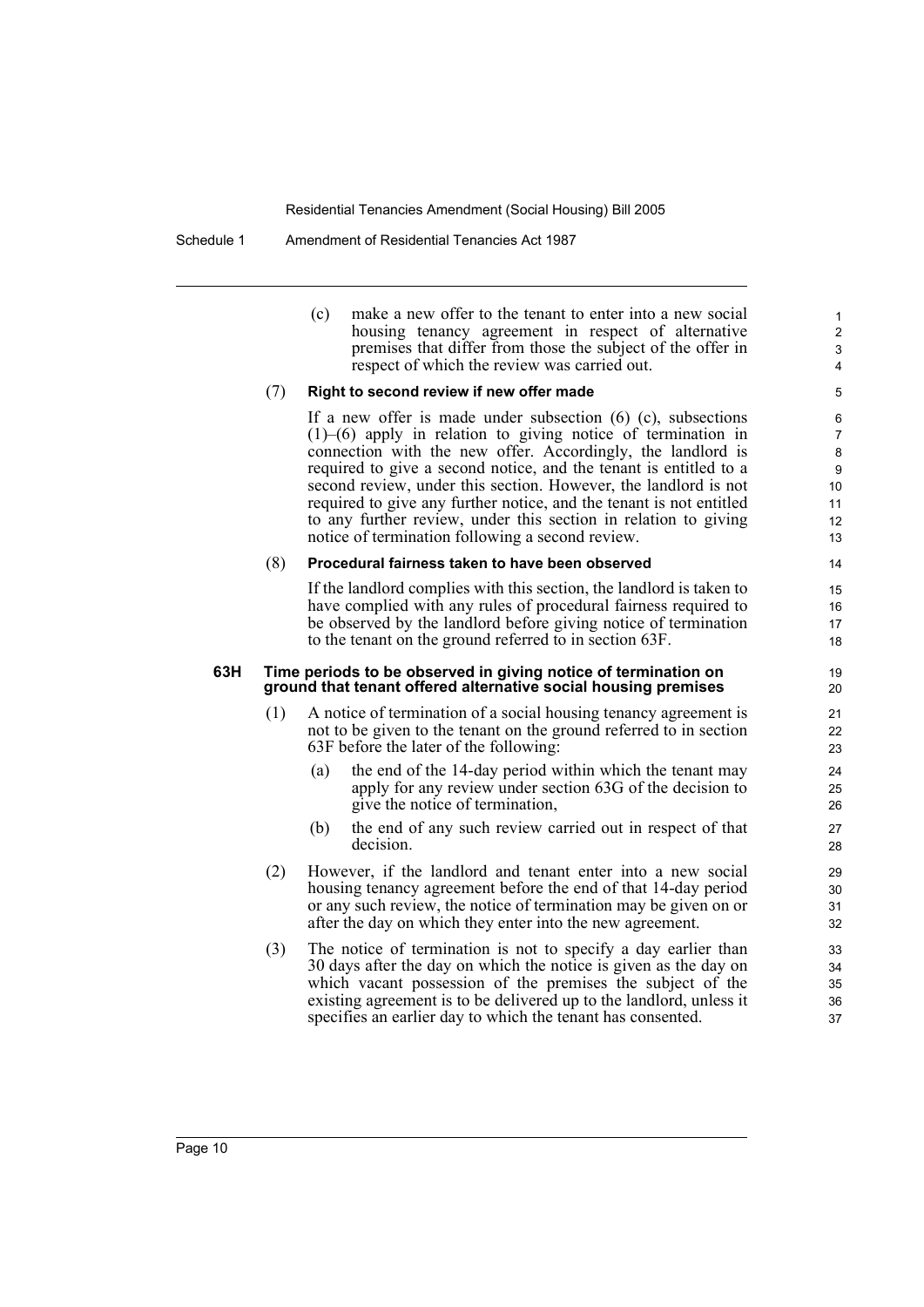Amendment of Residential Tenancies Act 1987 Schedule 1

|        | (4)            |                                      | The notice of termination is ineffective unless the alternative<br>premises in connection with which the notice of termination is<br>given are available for occupation no later than 7 days before the<br>date specified in the notice as the day on which vacant possession<br>is to be delivered up to the landlord. | $\mathbf{1}$<br>$\overline{c}$<br>$\mathbf{3}$<br>$\overline{\mathbf{4}}$<br>5 |
|--------|----------------|--------------------------------------|-------------------------------------------------------------------------------------------------------------------------------------------------------------------------------------------------------------------------------------------------------------------------------------------------------------------------|--------------------------------------------------------------------------------|
|        | (5)            |                                      | In the case of a social housing tenancy agreement that creates a<br>tenancy for a fixed term—the notice of termination is not<br>ineffective merely because a day earlier than the day on which the<br>term ends is specified as the day on which vacant possession is to<br>be delivered up to the landlord.           | 6<br>$\overline{7}$<br>8<br>9<br>10                                            |
| [13]   |                |                                      | New section 63I Notice of termination of public housing tenancy<br>agreement-acceptable behaviour agreements                                                                                                                                                                                                            | 11<br>12                                                                       |
|        |                | Part 5 (as inserted by item [12]).   | Renumber existing section 57A as section 63I and transfer to Division 2A of                                                                                                                                                                                                                                             | 13<br>14                                                                       |
| $[14]$ | for possession |                                      | Section 64 Application to Tribunal by landlord for termination and order                                                                                                                                                                                                                                                | 15<br>16                                                                       |
|        |                | Omit section 64 (2). Insert instead: |                                                                                                                                                                                                                                                                                                                         | 17                                                                             |
|        | (2)            |                                      | The Tribunal, on application by a landlord under this section, is<br>to make an order terminating the agreement if it is satisfied:                                                                                                                                                                                     | 18<br>19                                                                       |
|        |                | (a)                                  | in the case of a notice given by a landlord on a ground<br>referred to in section $56$ or $61$ —that the landlord has<br>established the ground, or                                                                                                                                                                     | 20<br>21<br>22                                                                 |
|        |                | (b)                                  | in the case of a notice given by a landlord on the ground<br>referred to in section 57, relating to a breach of the<br>agreement:                                                                                                                                                                                       | 23<br>24<br>25                                                                 |
|        |                | (i)                                  | that the landlord has established the ground, and                                                                                                                                                                                                                                                                       | 26                                                                             |
|        |                | (ii)                                 | that the breach, in the circumstances of the case, is<br>such as to justify termination of the agreement, or                                                                                                                                                                                                            | 27<br>28                                                                       |
|        |                | (c)<br>$63I$ :                       | in any other case (except in the case of a notice given by a<br>landlord on a ground referred to in section 63B, 63F or                                                                                                                                                                                                 | 29<br>30<br>31                                                                 |
|        |                | (i)                                  | that the tenant has seriously or persistently breached<br>the agreement, or                                                                                                                                                                                                                                             | 32<br>33                                                                       |
|        |                | (ii)                                 | that, having considered the circumstances of the<br>case, it is appropriate to do so.                                                                                                                                                                                                                                   | 34<br>35                                                                       |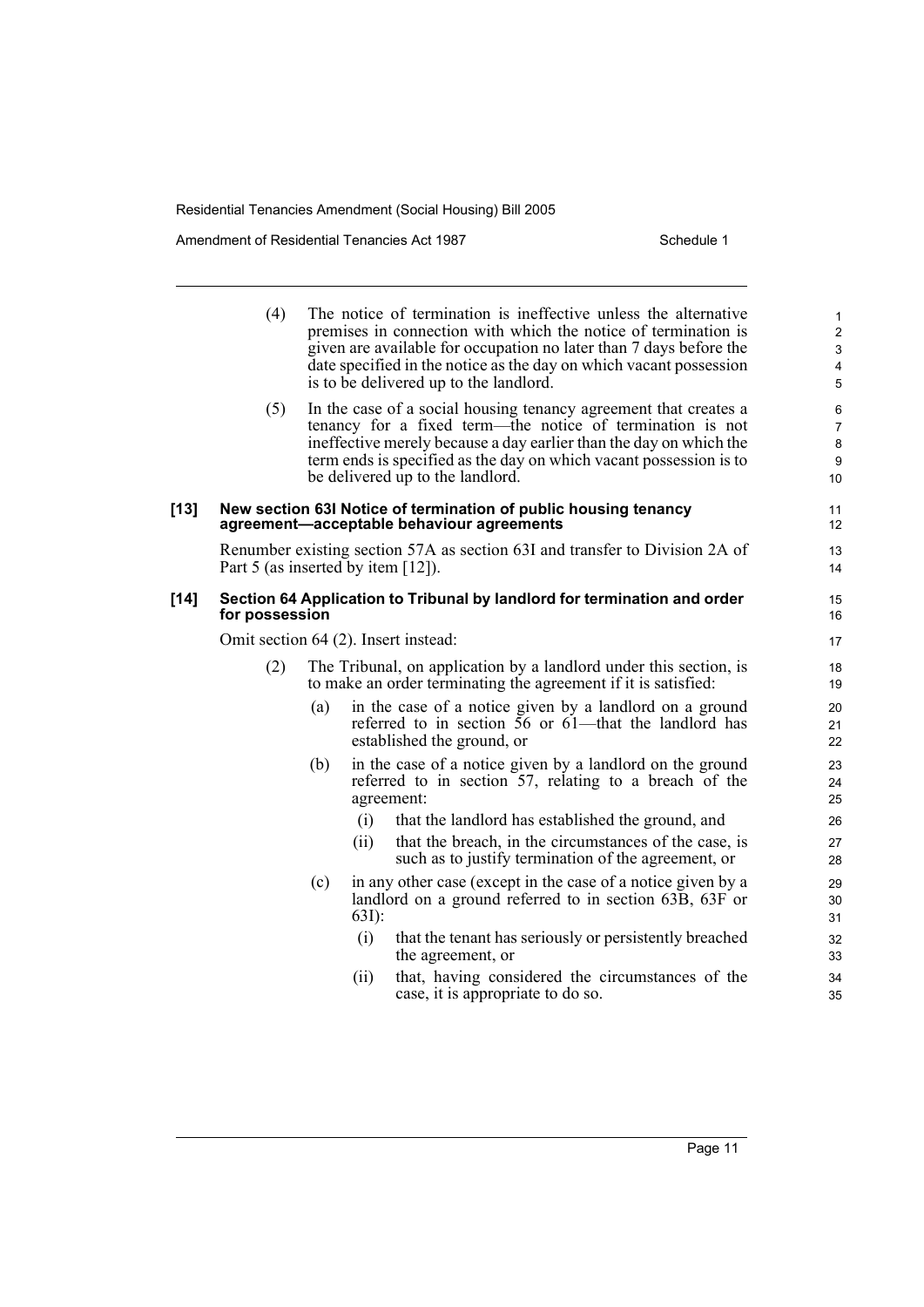Schedule 1 Amendment of Residential Tenancies Act 1987

#### **[15] Section 64 (2A), (2B) and (2C)**

Insert after section 64 (2):

| (2A) | The Tribunal, on application under this section by a landlord<br>under a social housing tenancy agreement, is to make an order |  |
|------|--------------------------------------------------------------------------------------------------------------------------------|--|
|      | terminating the agreement <i>(the existing agreement)</i> if it is<br>satisfied:                                               |  |

(a) in the case of a notice given on a ground referred to in section 63B—that the landlord has determined, as the result of an assessment carried out under section 63C, that the tenant is not eligible to reside in the class of social housing premises to which the agreement applies, or

- (b) in the case of a notice given on a ground referred to in section 63F:
	- (i) that the landlord has offered to enter into a new social housing tenancy agreement with the tenant in respect of alternative premises to the premises the subject of the existing agreement, and
	- (ii) that alternative premises (which may or may not be the same as the alternative premises in connection with which the notice was given) are available for occupation by the tenant.
- (2B) In deciding whether or not to make an order under subsection (2A) (a), the Tribunal is not to review the eligibility of the tenant to reside in the class of social housing premises to which the agreement applies.
- (2C) In deciding whether or not to make an order under subsection (2A) (b), the Tribunal is not to review the landlord's reasons for making the offer concerned.

#### **[16] New section 64 (2D) (inserted as section 64 (2A) by Residential Tenancies Amendment (Public Housing) Act 2004)** Renumber existing section 64 (2A) as section 64 (2D).  $29$ 30 31

#### **[17] Section 64 (2D) (as renumbered by item [16])** Omit "57A" wherever occurring. Insert instead "63I". 32 33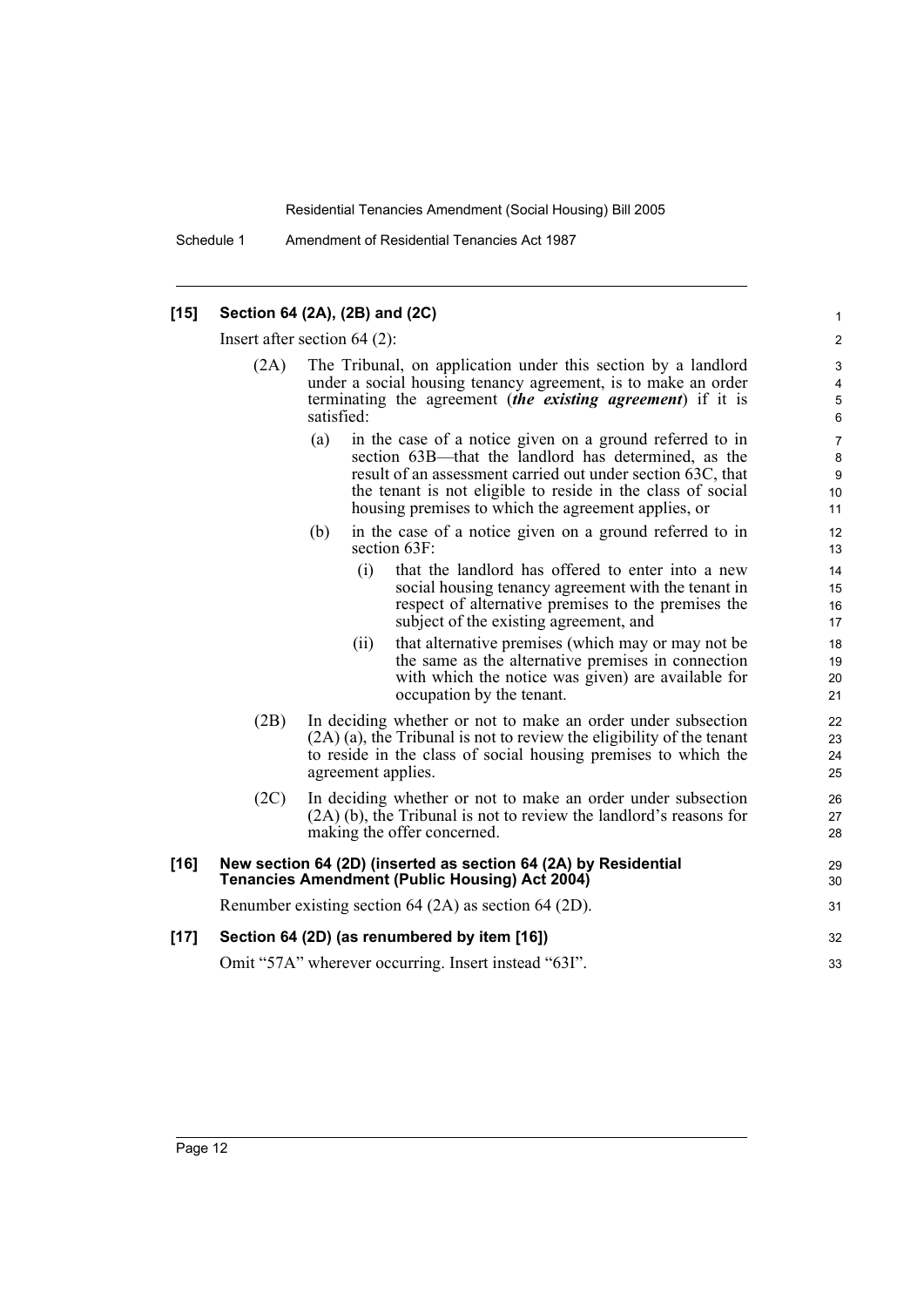| $[18]$ | Section 64 (3A)                                           |                                                                                                                                                                        |                                                                                                                                                                                                              |                                             |  |
|--------|-----------------------------------------------------------|------------------------------------------------------------------------------------------------------------------------------------------------------------------------|--------------------------------------------------------------------------------------------------------------------------------------------------------------------------------------------------------------|---------------------------------------------|--|
|        | Insert after section $64$ (3):                            |                                                                                                                                                                        |                                                                                                                                                                                                              |                                             |  |
|        | (3A)                                                      | The Tribunal is not to make an order terminating a social housing<br>tenancy agreement on the ground referred to in section 63B or<br>63F unless it is satisfied that: |                                                                                                                                                                                                              | $\mathsf 3$<br>$\overline{\mathbf{4}}$<br>5 |  |
|        |                                                           | (a)                                                                                                                                                                    | except as provided by section 66, any notice required to be<br>given under section 63D or 63G before giving notice of<br>termination was given and that it was given in accordance<br>with that section, and | 6<br>$\overline{7}$<br>8<br>9               |  |
|        |                                                           | (b)                                                                                                                                                                    | any review required to be carried out under section 63D or<br>63G was carried out and that it was carried out in<br>accordance with that section.                                                            | 10<br>11<br>12                              |  |
| $[19]$ | <b>Section 64 (4)</b>                                     |                                                                                                                                                                        |                                                                                                                                                                                                              | 13                                          |  |
|        |                                                           |                                                                                                                                                                        | Insert "(b) or $(c)$ " after "subsection $(2)$ ".                                                                                                                                                            | 14                                          |  |
| [20]   | <b>Section 64 (4)</b>                                     |                                                                                                                                                                        |                                                                                                                                                                                                              |                                             |  |
|        |                                                           |                                                                                                                                                                        | Insert "under that provision" after "premises".                                                                                                                                                              | 16                                          |  |
| $[21]$ | Section 64 (4) (b)                                        |                                                                                                                                                                        |                                                                                                                                                                                                              | 17                                          |  |
|        | Omit "the" where firstly occurring. Insert instead "any". |                                                                                                                                                                        |                                                                                                                                                                                                              |                                             |  |
| $[22]$ | <b>Section 64 (6)</b>                                     |                                                                                                                                                                        |                                                                                                                                                                                                              | 19                                          |  |
|        | Omit "the breach of the agreement".                       |                                                                                                                                                                        |                                                                                                                                                                                                              |                                             |  |
|        |                                                           |                                                                                                                                                                        | Insert instead ", in the case of a breach of the agreement, the breach".                                                                                                                                     | 21                                          |  |
| $[23]$ | Section 66 Tribunal may waive defect in notices           |                                                                                                                                                                        |                                                                                                                                                                                                              | 22                                          |  |
|        | agreement".                                               |                                                                                                                                                                        | Insert "or any notice required to be given under section 63D or 63G" after "the                                                                                                                              | 23<br>24                                    |  |
| $[24]$ | <b>Section 132 Exemptions</b>                             |                                                                                                                                                                        |                                                                                                                                                                                                              | 25                                          |  |
|        |                                                           |                                                                                                                                                                        | Omit ", 41 and 45 (2)" from section 132 (1). Insert instead "and 41".                                                                                                                                        | 26                                          |  |
| $[25]$ | <b>Section 132 (4)</b>                                    |                                                                                                                                                                        |                                                                                                                                                                                                              | 27                                          |  |
|        | Insert after section $132(3)$ :                           |                                                                                                                                                                        |                                                                                                                                                                                                              | 28                                          |  |
|        | (4)                                                       |                                                                                                                                                                        | Section 45 (4) does not apply to premises let under a social<br>housing tenancy agreement.                                                                                                                   | 29<br>30                                    |  |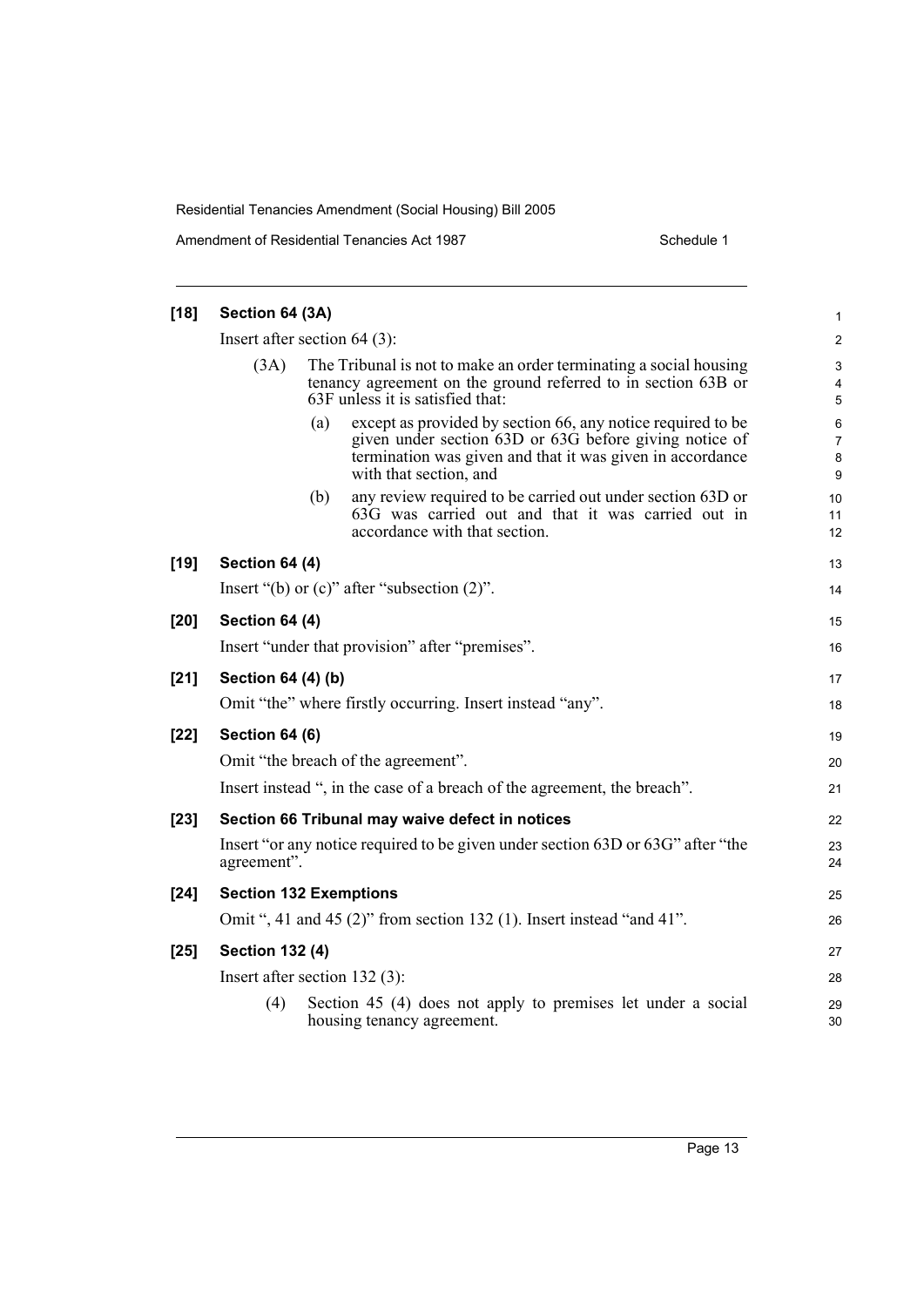| Amendment of Residential Tenancies Act 1987<br>Schedule 1 |  |  |
|-----------------------------------------------------------|--|--|
|-----------------------------------------------------------|--|--|

| $[26]$ |                   | Schedule 4 Savings, transitional and other provisions                                                                               | $\mathbf{1}$    |  |  |  |
|--------|-------------------|-------------------------------------------------------------------------------------------------------------------------------------|-----------------|--|--|--|
|        |                   | Insert at the end of clause $1(1)$ :                                                                                                | $\overline{2}$  |  |  |  |
|        |                   | Residential Tenancies Amendment (Social Housing) Act 2005                                                                           | 3               |  |  |  |
| $[27]$ | <b>Schedule 4</b> |                                                                                                                                     | 4               |  |  |  |
|        |                   | Insert at the end of the Schedule (with appropriate Part and clause numbers):                                                       | 5               |  |  |  |
|        |                   |                                                                                                                                     |                 |  |  |  |
|        | <b>Part</b>       | Provisions consequent on the enactment<br>of Residential Tenancies Amendment                                                        |                 |  |  |  |
|        |                   |                                                                                                                                     |                 |  |  |  |
|        |                   | (Social Housing) Act 2005                                                                                                           | 8               |  |  |  |
|        |                   | Definition of "amending Act"                                                                                                        |                 |  |  |  |
|        |                   | In this Part:                                                                                                                       | 10 <sup>°</sup> |  |  |  |
|        |                   | <b>amending Act</b> means the Residential Tenancies Amendment                                                                       | 11              |  |  |  |
|        |                   | (Social Housing) Act 2005.                                                                                                          | 12 <sup>2</sup> |  |  |  |
|        |                   | Declaration of further fixed term in relation to existing social<br>housing tenancy agreements                                      | 13<br>14        |  |  |  |
|        |                   | Section 14A, as inserted by the amending Act, extends to a social                                                                   | 15              |  |  |  |
|        |                   | housing tenancy agreement entered into before the section<br>commences.                                                             | 16<br>17        |  |  |  |
|        |                   | Existing social housing tenants to pay water charges                                                                                | 18              |  |  |  |
|        |                   | Section 19A, as inserted by the amending Act, extends to a social                                                                   | 19              |  |  |  |
|        |                   | housing tenancy agreement entered into before the section                                                                           | 20              |  |  |  |
|        |                   | commences.                                                                                                                          | 21              |  |  |  |
|        |                   | Payment of debts by existing social housing tenants                                                                                 | 22              |  |  |  |
|        |                   | Section 19B, as inserted by the amending Act, extends to a social                                                                   | 23              |  |  |  |
|        |                   | housing tenancy agreement entered into before the section<br>commences.                                                             | 24<br>25        |  |  |  |
|        |                   | Application of special provisions relating to termination of social<br>housing tenancy agreements                                   | 26<br>27        |  |  |  |
|        | (1)               | Division 2A of Part 5, as inserted by the amending Act, extends                                                                     | 28              |  |  |  |
|        |                   | to a social housing tenancy agreement entered into before the<br>Division commences.                                                | 29<br>30        |  |  |  |
|        | (2)               | Despite subclause (1), notice of termination of a social housing                                                                    | 31              |  |  |  |
|        |                   | tenancy agreement on a ground referred to in section 63B, as                                                                        | 32              |  |  |  |
|        |                   | inserted by the amending Act, may not be given to a person who<br>has been a tenant of social housing premises (including more than | 33<br>34        |  |  |  |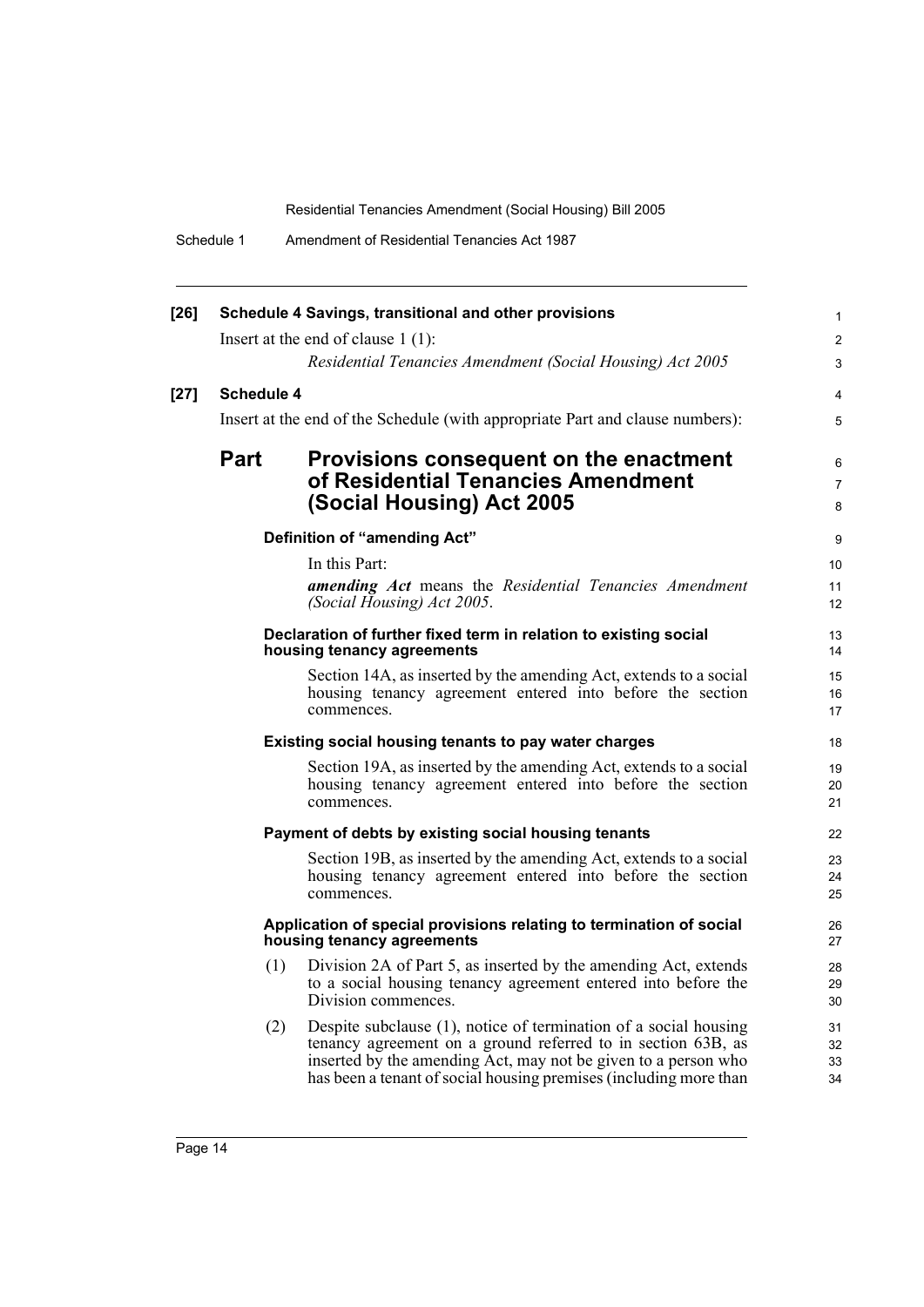Amendment of Residential Tenancies Act 1987 **Schedule 1** Schedule 1

one such premises or class of premises) for a continuous period starting before 1 July 2005.

(3) The amendments made to section 64 by the amending Act in relation to social housing tenancy agreements extend to any such agreements entered into before the amendments commence.

#### **Application of amendments relating to rent increases**

The amendments made to section 132 by the amending Act extend to an increase of rent payable under a social housing tenancy agreement entered into before the amendments commence.